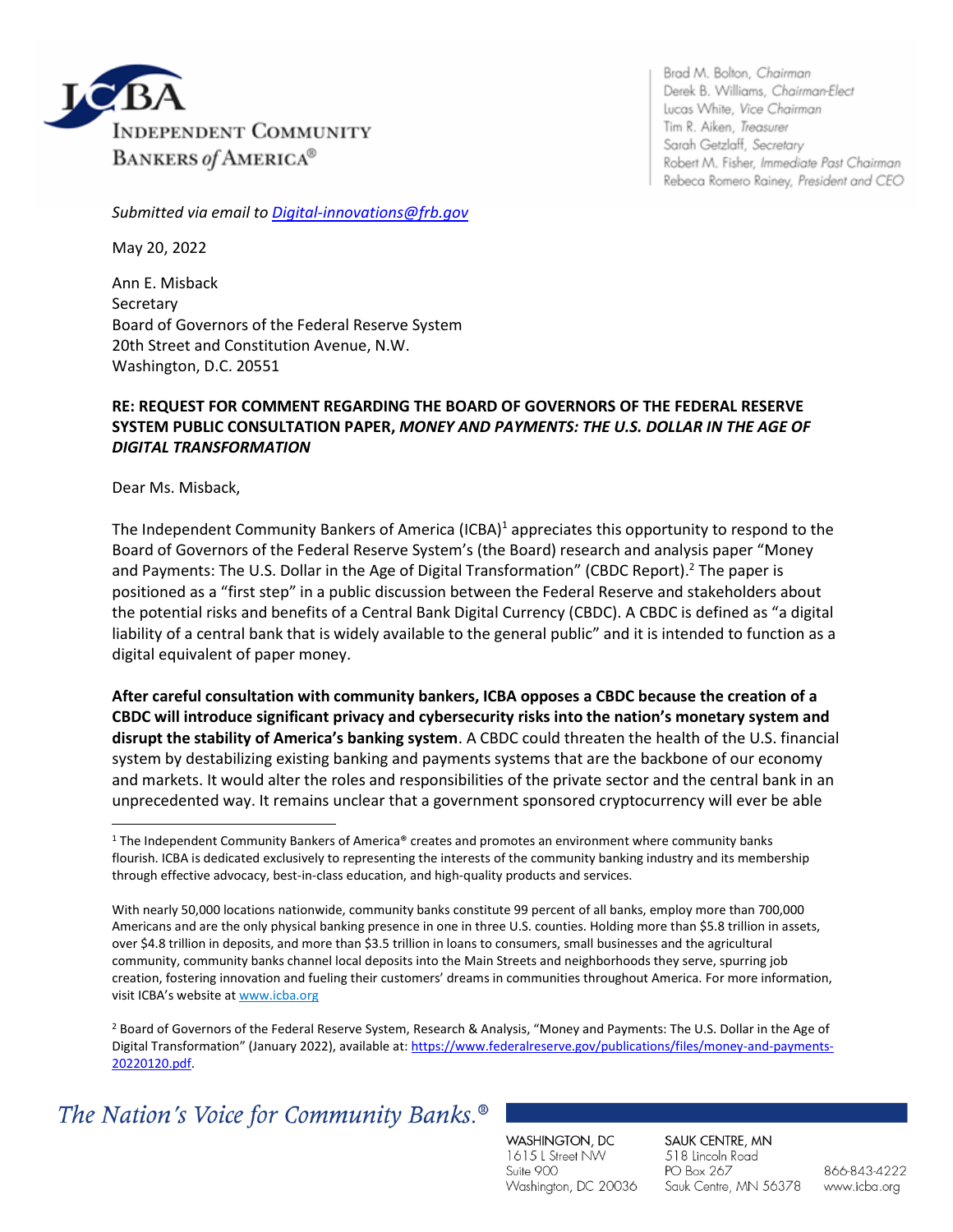to achieve the potential benefits of payments modernization or increased financial inclusion. It is even more unlikely that creating a CBDC is the most effective method to achieve these goals compared to existing initiatives that the government has already invested significant resources into such as the FedNow<sup>SM</sup> system. In short, a CBDC appears to be a solution in search of a problem. While we support the Federal Reserve's efforts to ensure the U.S. payments and monetary system remains modern and competitive, **creating a CBDC would introduce risks without providing benefits to households, businesses, and the overall economy that exceed costs and risks, and would not yield benefits more effectively than alternative methods,** which is described as a prerequisite of creating a CBDC in the CBDC Report**.** 

The nation's community banks, whose interests ICBA represents, will be dramatically impacted by the creation of a CBDC. Many community banks, both state-chartered and national banks, are members of the Federal Reserve System (FRS), which means they hold stock in their regional Federal Reserve bank. All community banks, whether or not they are FRS members, serve as financial intermediaries, facilitating payments between consumers, merchants, and government. Because of the critical role that community banks play in the payments system and as small business lenders, as well as their unique understanding of how the system works, we urge the Board to give appropriate weight to their staunch opposition to a CBDC.

We appreciate the Federal Reserve's investment of time and resources to study this important topic as central banks across the globe are evaluating the opportunities and risks of a CBDC. We also recognize the urgency of understanding the impacts of digital assets more broadly, as highlighted in President Biden's Executive Order on "Ensuring Responsible Development of Digital Assets."<sup>3</sup> However, we believe that, even as the public awareness of these issues has grown, it is important to proceed with a cautious, deliberative approach.

**While we believe that the Federal Reserve Board has an important and legitimate role in the conversation surrounding the creation of a CBDC, we strongly urge it not to proceed down too far down this path without explicit statutory authorization and oversight from Congress**. In testimony before the Senate Banking Committee, Federal Reserve Chairman Jerome Powell said that the Fed would "want very broad support in society and in Congress and ideally that would take the form of authorizing legislation as opposed to a very careful reading of ambiguous law."<sup>4</sup> While we appreciate the Chairman's commitment to a continued dialogue, **we do not believe that the authority to issue a CBDC exists under current law.**

The Fed committed in its report not to move forward "without clear support from the executive branch and from Congress, ideally in the form of a specific authorizing law." Federal legislation would be required to establish the roles and responsibilities of the various stakeholders—including the Treasury Department, Federal Reserve, and the private sector. Congress would need to exercise its authority to

WASHINGTON, DC 1615 L Street NW Suite 900 Washington, DC 20036 SAUK CENTRE, MN 518 Lincoln Road PO Box 267 Sauk Centre, MN 56378

<sup>&</sup>lt;sup>3</sup> President Joseph R. Biden Jr., "Executive Order on Ensuring Responsible Development of Digital Assets," (March 9, 2022), available at: [https://www.whitehouse.gov/briefing-room/presidential-actions/2022/03/09/executive](https://www.whitehouse.gov/briefing-room/presidential-actions/2022/03/09/executive-order-on-ensuring-responsible-development-of-digital-assets/)[order-on-ensuring-responsible-development-of-digital-assets/.](https://www.whitehouse.gov/briefing-room/presidential-actions/2022/03/09/executive-order-on-ensuring-responsible-development-of-digital-assets/)

<sup>&</sup>lt;sup>4</sup> "The Semiannual Monetary Report to the Congress," United States Senate Committee on Banking, Housing, and Urban Affairs (July 15, 2021) (Testimony of the Hon. J. Powell).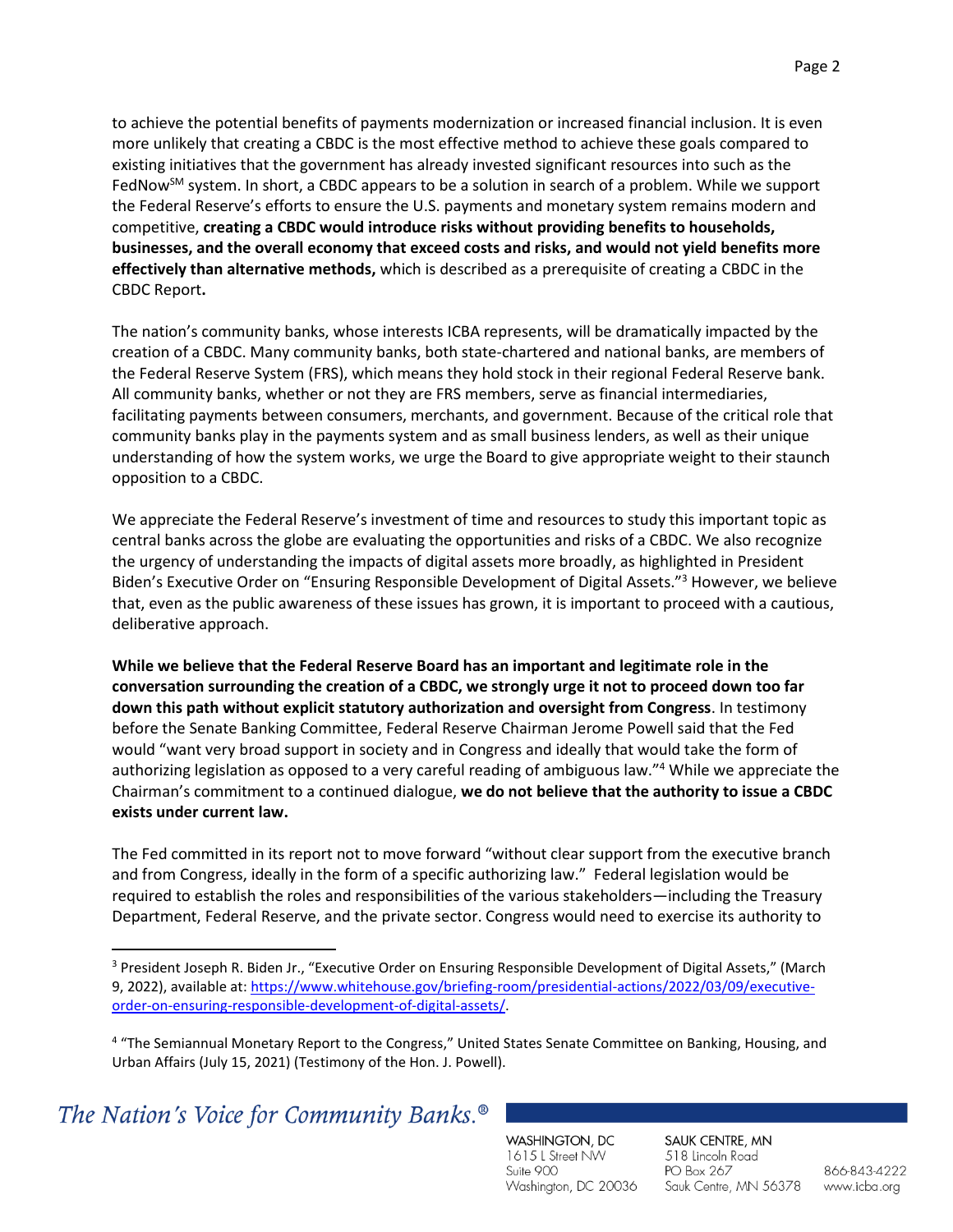preclude any actions that would disrupt the stability of the economy and inject safety and soundness risks to the financial system. The creation of a CBDC would be among the most significant changes to the nation's monetary system in history, on par with the Legal Tender Acts or the creation of the Federal Reserve System. In light of the magnitude of this change, it would not be appropriate for the Federal Reserve to issue a CBDC without statutory authorization.

## **Executive Summary**

**ICBA's position is that the Federal Reserve should not issue a CBDC because the associated risks would outweigh any potential benefits.** It seems exceedingly unlikely that a CBDC would achieve its policy goals that cannot be better achieved by other means. On the other hand, it would introduce clear risks into the financial system by reducing the amount of deposits than can be lent against, thereby increasing the cost of credit, and by increasing the likelihood and severity of bank runs during times of financial crisis. A summary of the risks of a CBDC and the ways it fails to achieve its potential benefits is below. Our letter will discuss each in detail.

### **Risks of a CBDC Are Clear**

- **1. Loss of Deposits/Reduced Access to Credit**  Because banks would be unable to lend against customer deposits stored in CBDC wallets, a CBDC would obstruct banks' ability to provide vital lending services to customers that rely on their local banks as a source of credit. The CBDC Report states the "substitution effect could reduce the aggregate amount of deposits in the banking system, which could in turn increase bank funding expenses, and reduce credit availability or raise credit costs for households and businesses." This potential disintermediation of banks would have a disastrous effect on the availability of credit, particularly to the small businesses served by community banks. The Federal Reserve must preserve the vital role of community banks as economic engines of the U.S. economy.
- **2. Privacy/Cyber Security** Because a CBDC would require a public record of all transactions conducted in CBDC to be maintained by the central bank, it could significantly undermine the privacy of consumers. In addition, the Federal Reserve's role as central processor of the CBDC ledger would dramatically increase its profile as a target for hackers – including by sophisticated criminal gangs and hostile nations. If the CBDC was attacked by hackers, it could undermine confidence in both the CBDC and the dollar as a global reserve currency.
- **3. Gateway to Public Banking –** While the current proposal calls for a CBDC to be "intermediated" through wallets offered by financial institutions, a CBDC may be the first step towards direct customer accounts with the Federal Reserve. ICBA is adamantly opposed to direct-to-consumer accounts offered by the Federal Reserve. Consumers are best served by thousands of competing private institutions, which have a duty to ensure their needs are met.
- **4. Cost of Compliance –** In an intermediated model, banks would be saddled with all of the identity-verification, customer service, Know Your Customer (KYC), Anti-Money Laundering (AML), privacy protections, sanctions screening and other compliance burdens with no clearly identified revenue stream to compensate banks for these services. Because the Fed has proposed that banks would compete with regulated non-banks in an open market, community banks would be at risk of losing customers to wallets offered by less regulated companies.

## The Nation's Voice for Community Banks.<sup>®</sup>

WASHINGTON, DC 1615 L Street NW Suite 900 Washington, DC 20036 SAUK CENTRE, MN 518 Lincoln Road PO Box 267 Sauk Centre, MN 56378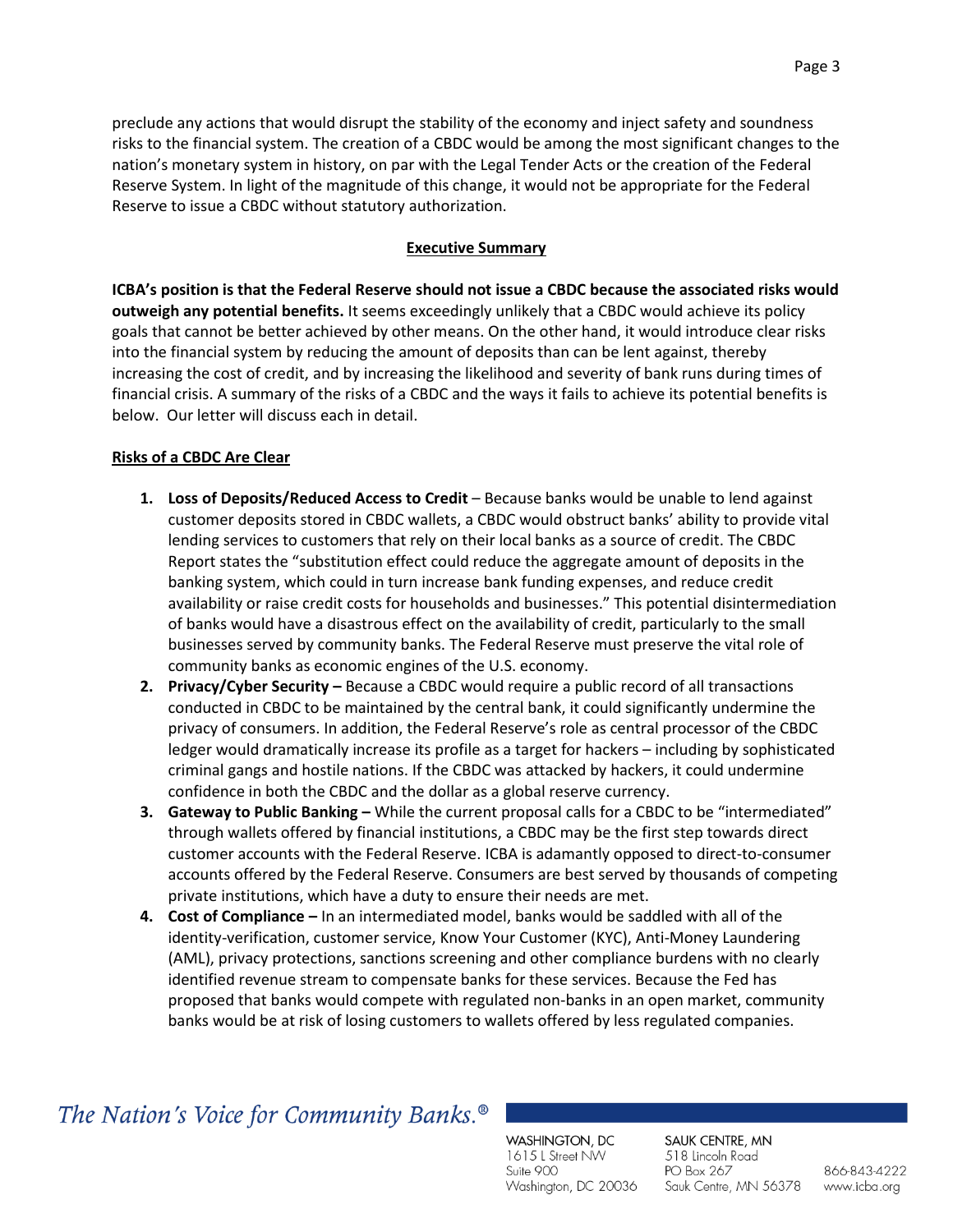- **5. Effects on Monetary Policy –** The introduction of a CBDC could damage the Federal Reserve's ability to conduct monetary policy and interest rate control by altering the supply of reserves in the banking system. The Fed believes it may have to significantly increase the size of its balance sheet to offset demand for CBDC. This would involve "substantially expanding its holding of securities." In a system like ours, which depends on fractional reserve banking, where most money creation is done by commercial banks rather than the Federal Reserve, creating an alternative to bank deposits will have a contractionary effect on the supply of money.
- **6. Regulatory Arbitrage Risk –** The Fed proposal states, "Under an intermediated model, the private sector would offer accounts or digital wallets to facilitate the management of CBDC holdings and payments. Potential intermediaries could include commercial banks and regulated nonbank financial service providers and would operate in an open market for CBDC services." ICBA strongly opposes direct access to Federal Reserve accounts by fintech companies and other nonbank providers that sit outside the regulatory perimeter, avoiding the supervisory and regulatory framework that applies to banks while adding risk to the financial system. In order to guarantee the safety and soundness of a CBDC framework involving intermediaries, all intermediaries should meet the same level of regulatory and supervisory compliance to which insured depository institutions are subject.

#### **Potential Benefits of a CBDC Remain Uncertain**

- **1. Unclear and Uncertain Value Proposition –**The additive value of a CBDC is unclear, particularly given existing efforts by the private and public sectors to modernize the payments system. The economics of a CBDC – both direct costs to build/deploy and the impact to the economy – are not well understood and are not explained by the Fed in the CBDC Report. There are other, less risky and more efficient alternatives to achieve the purported policy goals outlined in the Fed proposal. The CBDC Report sets a high bar for determining that a CBDC is needed, including providing benefits to households, businesses, and the overall economy that exceed costs and risks, and yielding benefits more effectively than alternative methods. In our view, these conditions have not been met nor are guaranteed by a U.S. CBDC. A Federal Reserve FED Notes white paper surmises "…it is unlikely that all benefits of a CBDC will be able to co-exist in practice."<sup>5</sup> Additionally, a CBDC would take many years to create and launch, as pointed out by Treasury Secretary Janet Yellen in a recent speech.<sup>6</sup> The policy goals stated in the CBDC Report may be more effectively achieved through other means by the time a CBDC would be generally available.
- **2. Alternative to Stablecoins –** Giving consumers direct access to the central bank would allow them to transact without worry about credit and liquidity risk. While this could make a CBDC an attractive alternative to stablecoins, the credit and liquidity risk of U.S. banks is already tremendously low. Prudential standards make bank failures rare, and FDIC insurance has never

WASHINGTON, DC 1615 L Street NW Suite 900 Washington, DC 20036 SAUK CENTRE, MN 518 Lincoln Road PO Box 267 Sauk Centre, MN 56378

<sup>5</sup> Maniff, Jesse Leigh and Wong, Paul, "Comparing Means of Payment: What Role for a Central Bank Digital Currency?," FED Notes, August 202[0 https://www.federalreserve.gov/econres/notes/feds-notes/comparing](https://www.federalreserve.gov/econres/notes/feds-notes/comparing-means-of-payment-what-role-for-a-central-bank-digital-currency-20200813.htm)[means-of-payment-what-role-for-a-central-bank-digital-currency-20200813.htm.](https://www.federalreserve.gov/econres/notes/feds-notes/comparing-means-of-payment-what-role-for-a-central-bank-digital-currency-20200813.htm)

<sup>6</sup> U.S. Department of the Treasury, Remarks from Secretary of the Treasury Janet L. Yellen on Digital Assets (April 7, 2022), available at[: https://home.treasury.gov/news/press-releases/jy0706.](https://home.treasury.gov/news/press-releases/jy0706)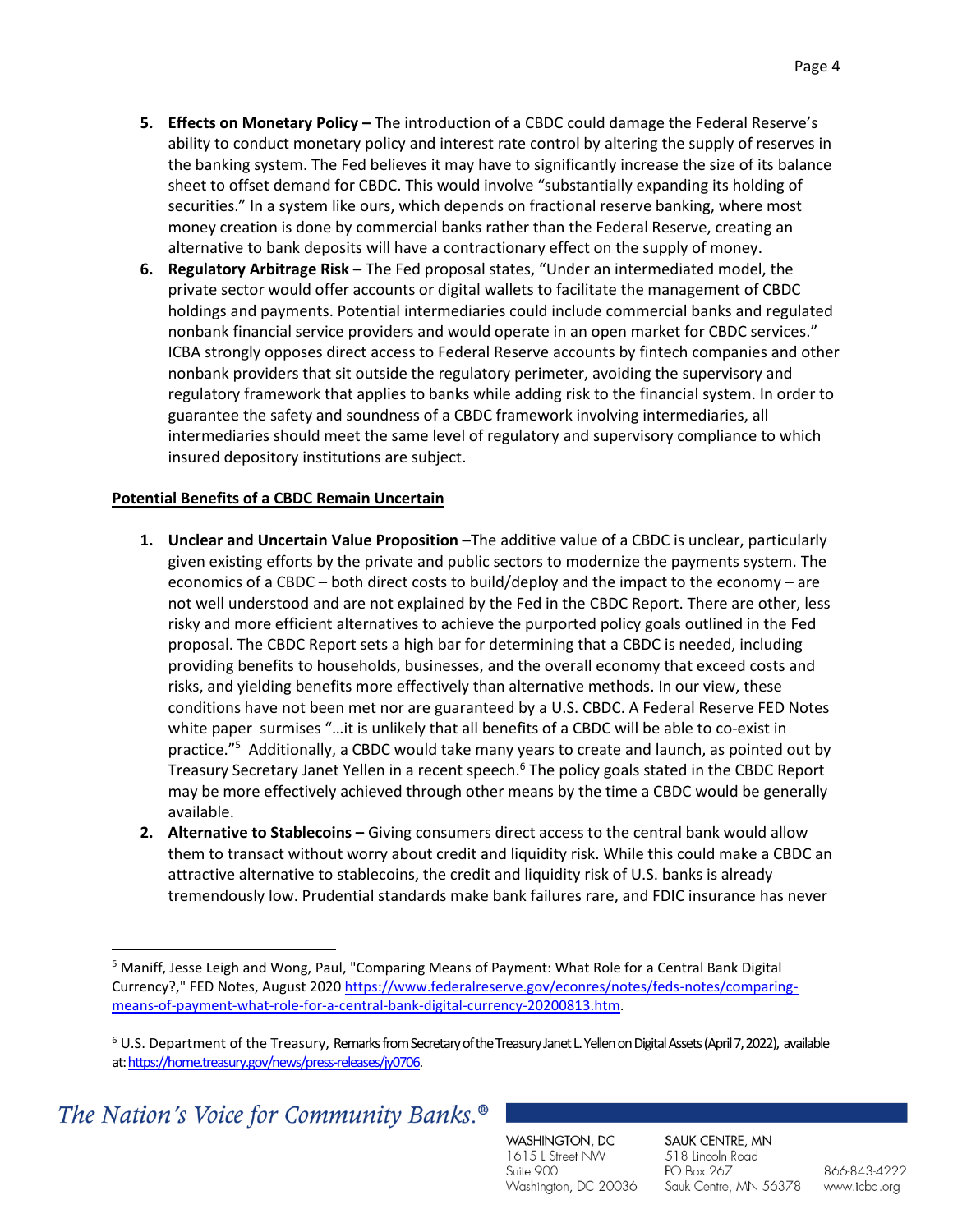failed to repay insured deposits to any depositor. In short, a safe and regulated alternative to stablecoins already exists in traditional deposit accounts.

- **3. Payments –** Advocates claim that a CBDC could reduce the cost and friction of payments. Advocates argue that if a CBDC had existed in 2020, the relief payments in response to the COVID pandemic could have been distributed more quickly and equitably to the unbanked and underbanked. However, the Treasury Department did not utilize currently-available faster payments options for stimulus payments, including Same Day ACH and RTP®, which would have offered faster transaction clearing. Because payments modernization is a major goal of the FedNow project, we believe it would be imprudent to introduce a CBDC before giving FedNow a chance to become operational, widely adopted and successful. CBDC proponents argue that more competition is needed in the payments system, and a CBDC could solve for this. There is a wealth of evidence that demonstrates the U.S. has a diverse and highly competitive payments system today, with significant consumer choice. Safe, efficient Federal Reserve and privatesector interbank payment systems exist now that offer increased transaction speed and reduced costs.
- **4. Financial Inclusion –** Advocates of a CBDC say that it could promote financial inclusion by allowing low-income individuals to transfer money or receive payments digitally, without having to pay the fees associated with a traditional deposit account or for remittances. In our view, it seems incredibly unlikely that a technologically complex, government issued cryptocurrency, which will depend on fee-based private wallets, is the best way to reach the underbanked. In public comments, Nellie Liang, Undersecretary for Domestic Finance at the Treasury Department, discussed additional means of addressing unequal access to the financial system, including FedNow.<sup>7</sup>
- **5. Global Competition** ICBA recognizes that the U.S. dollar must remain the foundation of the U.S. financial system to safeguard and strengthen national security. As other central banks worldwide consider creating a CBDC and as stablecoins gain wider adoption, advocates say a U.S. CBDC could help the dollar stay competitive and retain its status as a global reserve currency. However, this argument also appears to lack merit because the reason for the dollar's reserve currency status stems from the strength of the U.S. economy and the responsible conduct of monetary policy by the Federal Reserve. It seems exceedingly unlikely to us that participants in global financial markets will suddenly begin to esteem China's yuan or other CBDCs as global reserve currencies, simply because a digital version becomes available. The decision should not be based upon whether our peers and rivals choose to create a CBDC.

#### **Background**

In the CBDC Report, a CBDC is defined as "a digital liability of the Federal Reserve that is widely available to the general public."<sup>8</sup> The report states that a CBDC could be defined as legal tender – though our view is that it does not meet the definition of legal tender in 31 U.S.C. 5013 – and that it would be distinct from digital money that people are used to dealing with today – which exists in bank accounts as

<sup>8</sup> CBDC Report at 3.

## The Nation's Voice for Community Banks.<sup>®</sup>

WASHINGTON, DC 1615 L Street NW Suite 900 Washington, DC 20036 SAUK CENTRE, MN 518 Lincoln Road PO Box 267 Sauk Centre, MN 56378

<sup>7</sup> Nellie Liang, U.S. Department of the Treasury, "Remarks by Under Secretary for Domestic Finance Nellie Liang to the National Association for Business Economics" (March 22, 2022), available at: [https://home.treasury.gov/news/press-releases/jy0673.](https://home.treasury.gov/news/press-releases/jy0673)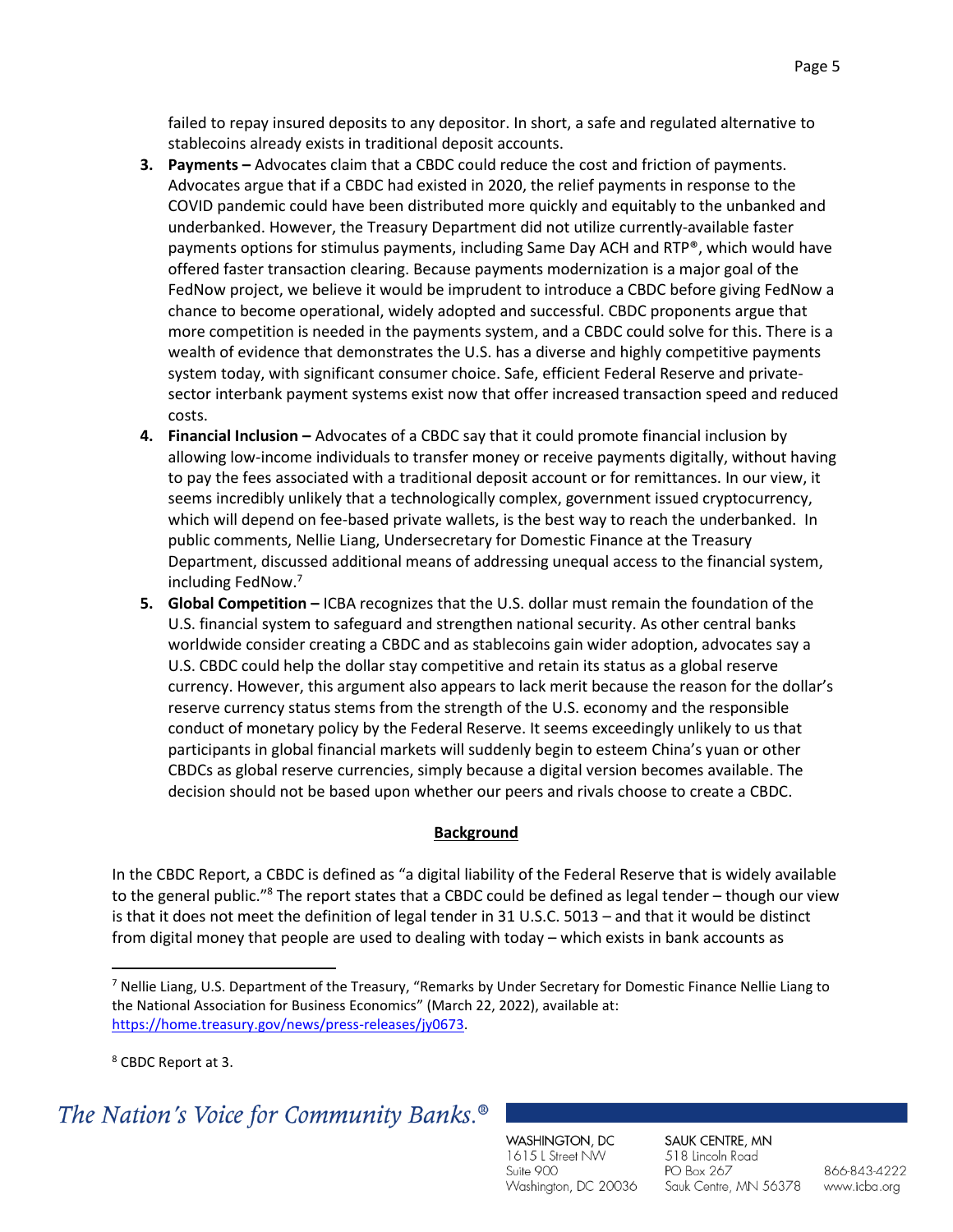- **Central bank money** is a liability of the central bank. In the United States, central bank money comes in the form of physical currency issued by the Federal Reserve and digital balances held by commercial banks at the Federal Reserve.
- **Commercial bank money** is the digital form of money that is most commonly used by the public. Commercial bank money is held in accounts at commercial banks.
- **Nonbank money** is digital money held as balances at nonbank financial service providers. These firms typically conduct balance transfers on their own books using a range of technologies, including mobile apps. $9$

Understanding this distinction is important because it is what separates a CBDC from digital money as customers are accustomed to dealing with it today. Because a CBDC is a liability of the central bank – and not a liability of a commercial bank like a demand deposit - a CBDC would have no credit or liquidity risk. Today, credit and liquidity risk of commercial bank money are almost completely irrelevant to the average consumer – that is because bank failures are rare, the United States has a comprehensive system of prudential regulations designed to prevent them, and FDIC deposit insurance exists to guarantee the safety of consumer deposits up to a \$250,000 threshold.

Because the risk of not being able to convert commercial bank money (bank deposits) into central bank money (physical cash) on a 1:1 basis is infinitesimally small, commercial bank money is accepted by merchants in the form of debit transactions interchangeably with cash. However, some forms of nonbank money, which are also often thought of as being equivalent to the dollar, bear less trivial credit and liquidity risk. For example, money stored in accounts by non-bank financial technology companies and used for peer-to-peer (P2P) digital transfers and payments is not usually covered by FDIC insurance. Customers using these apps run the risk of losing some or all of their account balance if the app provider experiences a default.

Currently, money is moved between financial institutions, businesses, and consumers through the payments system. Most payments in the United States rely on an interbank payment system such as the ACH network, which moves money from a sender's account to a recipient's account at another bank. The CBDC Report notes that there have recently been improvements to payment systems to enable faster payments, including the Clearing House's Real Time Payments (RTP) system and the FedNow system, which will be released in 2023. According to the report, these systems "will enable commercial banks to provide payment services to households and businesses around the clock, every day of the year, with recipients gaining immediate access to transferred funds."<sup>10</sup>

A central bank digital currency would differ significantly from this process because it would not travel over the traditional payment rails. Instead, a CBDC would likely use cryptographic technology to transfer balances between CBDC wallets. The central bank would act as a central transaction processor, validating these transactions, as outlined by the Federal Reserve Bank of Boston and Massachusetts

<sup>10</sup> CBDC Report at 7.

# The Nation's Voice for Community Banks.<sup>®</sup>

WASHINGTON, DC 1615 L Street NW Suite 900 Washington, DC 20036 SAUK CENTRE, MN 518 Lincoln Road PO Box 267 Sauk Centre, MN 56378

<sup>9</sup> CBDC Report at 5.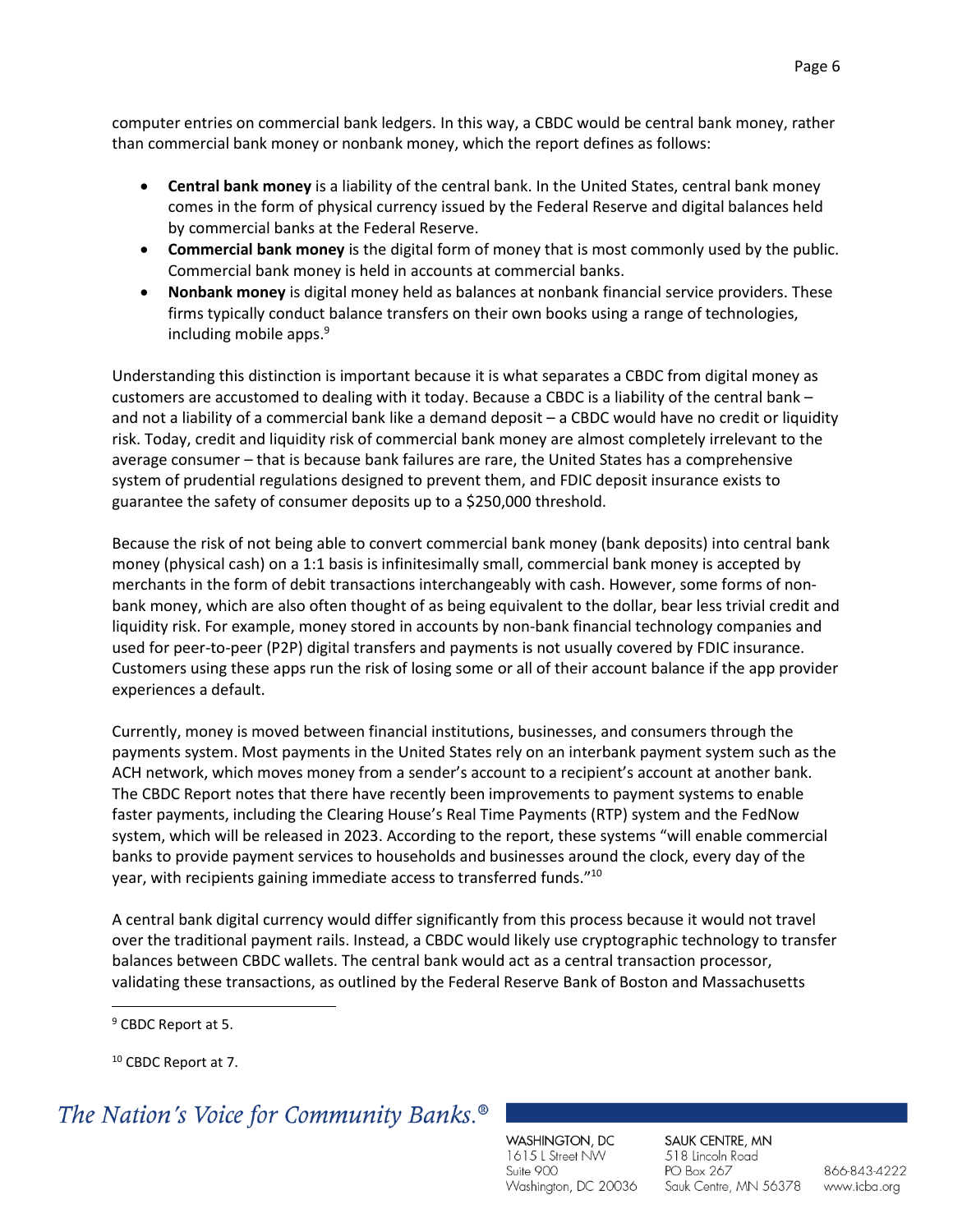Institute of Technology (MIT) as part of their collaboration on an experimental CBDC design known as Project Hamilton: In their experimental design, users interact with a central transaction processor using digital wallets storing cryptographic keys and transfer wallet balances.<sup>11</sup>

### **A CBDC Would Damage the Financial System**

If the Federal Reserve issues a CBDC it will cause significant disruptions in the financial system, potentially leading to permanently tightened credit conditions and institutional failures. It is difficult to predict the effects of a CBDC because no similar experiment has ever been attempted with a major global currency, but a CBDC would be a significant source of competition for banks in attracting deposits. As the CBDC Report points out, because banks depend on the ability to lend against deposits, a reduction in deposits would result in reduced access to credit and higher borrowing costs for consumers. The extent of this contractionary effect would depend on the characteristics of a CBDC and the extent of its adoption by consumers, but it would likely be severe.

In the United States, we have a system of fractional reserve banking, wherein banks take deposits from the public, hold a portion as a reserve in cash or balances at the central bank, and lend out the remainder. When commercial banks lend, they are, in effect, creating new money that can reenter the banking system as new deposits. These deposits can, in turn, be lent against, again leading to further money creation. In a fractional reserve banking system, the central bank creates base money, but the majority of money creation is done by commercial banks. The central bank can influence the money supply through asset purchases, adjusting the reserve requirements of commercial banks, and interest rate targeting, but it does not control money creation directly.

In this system, a reduction in deposits will lead to a reduction in commercial banks' ability to create money. This monetary tightening will result in an increased cost of credit and decreased credit availability, slowing economic growth or leading to an economic contraction. A CBDC will lead to a reduction in deposits because a CBDC wallet would allow customers to send and receive money digitally, without the credit or liquidity risk of bank deposits.

During a time of financial crisis, the risk to bank deposits posed by a CBDC could be even more dramatic. Because a CBDC would not have credit or liquidity risk, there is a risk that, during times of financial stress, depositors would "run on the bank" and transfer their balances to CBDC wallets. Like a traditional bank run, this may lead to forced liquidations, which could plunge financial markets and the economy into a collapse. It could also lead to liabilities for the FDIC if forced liquidations lead to bank failures. Unlike a traditional bank run, however, which is somewhat constrained by the difficulties associated with handling large amounts of cash, a run to CBDC would be entirely digital. This would enable large depositors to flee from deposit accounts into CBDC wallets with unprecedented speed, worsening the effects of the run.

The Nation's Voice for Community Banks.<sup>®</sup>

WASHINGTON, DC 1615 L Street NW Suite 900 Washington, DC 20036 SAUK CENTRE, MN 518 Lincoln Road PO Box 267 Sauk Centre, MN 56378

<sup>&</sup>lt;sup>11</sup> See Federal Reserve Bank of Boston, "Project Hamilton Phase 1 A High Performance Payment Processing System Designed for Central Bank Digital Currencies" (February 3, 2022), available at: [https://www.bostonfed.org/publications/one-time-pubs/project-hamilton-phase-1-executive-summary.aspx.](https://www.bostonfed.org/publications/one-time-pubs/project-hamilton-phase-1-executive-summary.aspx)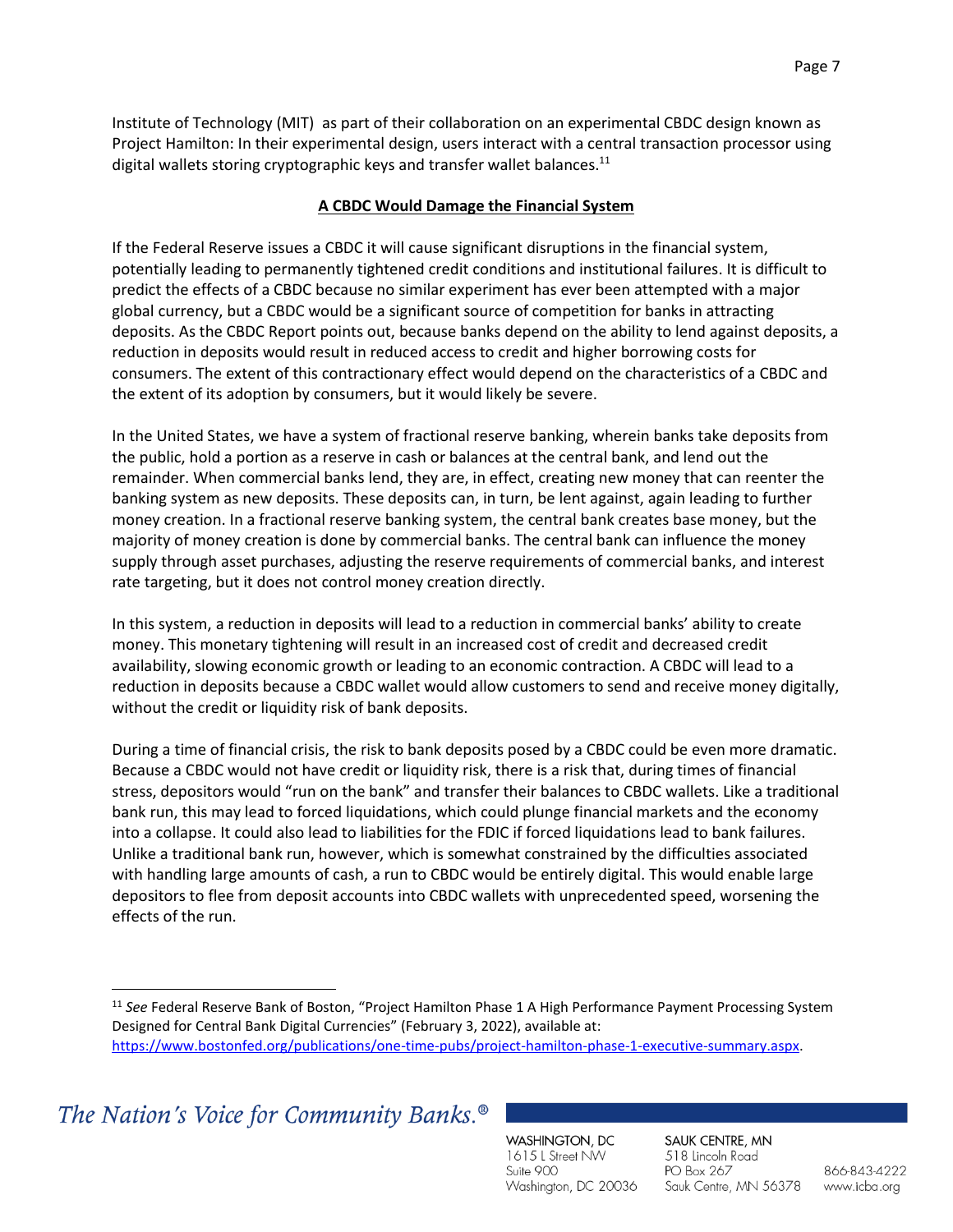In a different economic environment, bank deposits may be competitive with a CBDC because banks pay interest on deposits. A CBDC should not accrue interest, nor should interest be paid on balances stored in CBDC wallets. However, because interest rates have been reduced to historically low levels by the policies of the Federal Reserve, commercial banks currently pay relatively low rates of interest on deposits.<sup>12</sup> These low rates, which are negative in real terms, are unlikely to provide a meaningful incentive to persuade consumers to store money in deposit accounts as opposed to CBDC wallets. While banks could raise the interest paid on deposits to be competitive with a CBDC if one was issued, doing so would increase the rates they would be required to lend at and would also cause them to incur a reduction in the value of existing loans.

### **A CBDC Creates Significant Privacy and Cybersecurity Risks**

Advocates of a U.S. CBDC frequently assert that the creation of a CBDC is important for the U.S. dollar to maintain its international competitiveness. It is sometimes argued that the People's Bank of China's (PBOC) "Digital Yuan" (e-CNY) could challenge the dollar as a global reserve currency.<sup>13</sup> This thinking asks the financial community to believe that simply because America's geopolitical rivals are experimenting with a new technology, we should be as well – for fear of ending up on the wrong side of a CBDC gap. Before we accept this premise, however, it is worth taking a moment to investigate the motives of the Chinese government for creating a CBDC.

In the Chinese system, the PBOC issues e-CNY – defined as M0, central bank money or base money – while eight "Tier 2" institutions (state-owned banks and Chinese internet banks) offer customer wallets to store and transact in e-CNY. Similar to the intermediated CBDC model being discussed in the United States, these Tier 2 institutions would be responsible for customer service associated with the use of wallets and for Know-Your-Customer (KYC) requirements. However, while the day-to-day requirements of offering wallets is delegated to the banks, the PBOC is responsible for validating all transactions in CBDC. In other words, the Chinese central bank has a direct line of sight into every e-CNY transaction. While the system includes a feature called "controlled anonymity," which would allow e-CNY users to conceal their identity from counterparties – this anonymity does not extend to protecting users from surveillance by Chinese law enforcement.<sup>14</sup>

In a surveillance state like China, the appeal of this level of visibility into private transactions is obvious. However, in the United States, we should think carefully before going down the same path. In April of 2021, Federal Reserve Chairman Powell testified before Congress that "[t]he currency that is being used in China is not one that would work here. It's one that really allows the government to see every

<sup>14</sup> *See* Deutsche Bank, "Digital yuan: what is it and how does it work" (July 14, 2021), available at: [https://www.db.com/news/detail/20210714-digital-yuan-what-is-it-and-how-does-it-work.](https://www.db.com/news/detail/20210714-digital-yuan-what-is-it-and-how-does-it-work)

The Nation's Voice for Community Banks.<sup>®</sup>

WASHINGTON, DC 1615 L Street NW Suite 900 Washington, DC 20036 SAUK CENTRE, MN 518 Lincoln Road PO Box 267 Sauk Centre, MN 56378

<sup>&</sup>lt;sup>12</sup> According to Bankrate.com's survey of depository institutions, the average interest on deposits was 0.06% as of the week of April 6, 2022. Bankrate, "What is the average interest rate for savings accounts?" (April 7, 2022), available at[: https://www.bankrate.com/banking/savings/average-savings-interest-rates/.](https://www.bankrate.com/banking/savings/average-savings-interest-rates/)

<sup>&</sup>lt;sup>13</sup> See e.g. Eustance Huang, "China's digital yuan could challenge the dollar in international trade this decade, fintech expert predicts," CNBC.com (Mar. 15, 2022), available at: [https://www.cnbc.com/2022/03/15/can-chinas](https://www.cnbc.com/2022/03/15/can-chinas-digital-yuan-reduce-the-dollars-use-in-international-trade.html)[digital-yuan-reduce-the-dollars-use-in-international-trade.html.](https://www.cnbc.com/2022/03/15/can-chinas-digital-yuan-reduce-the-dollars-use-in-international-trade.html)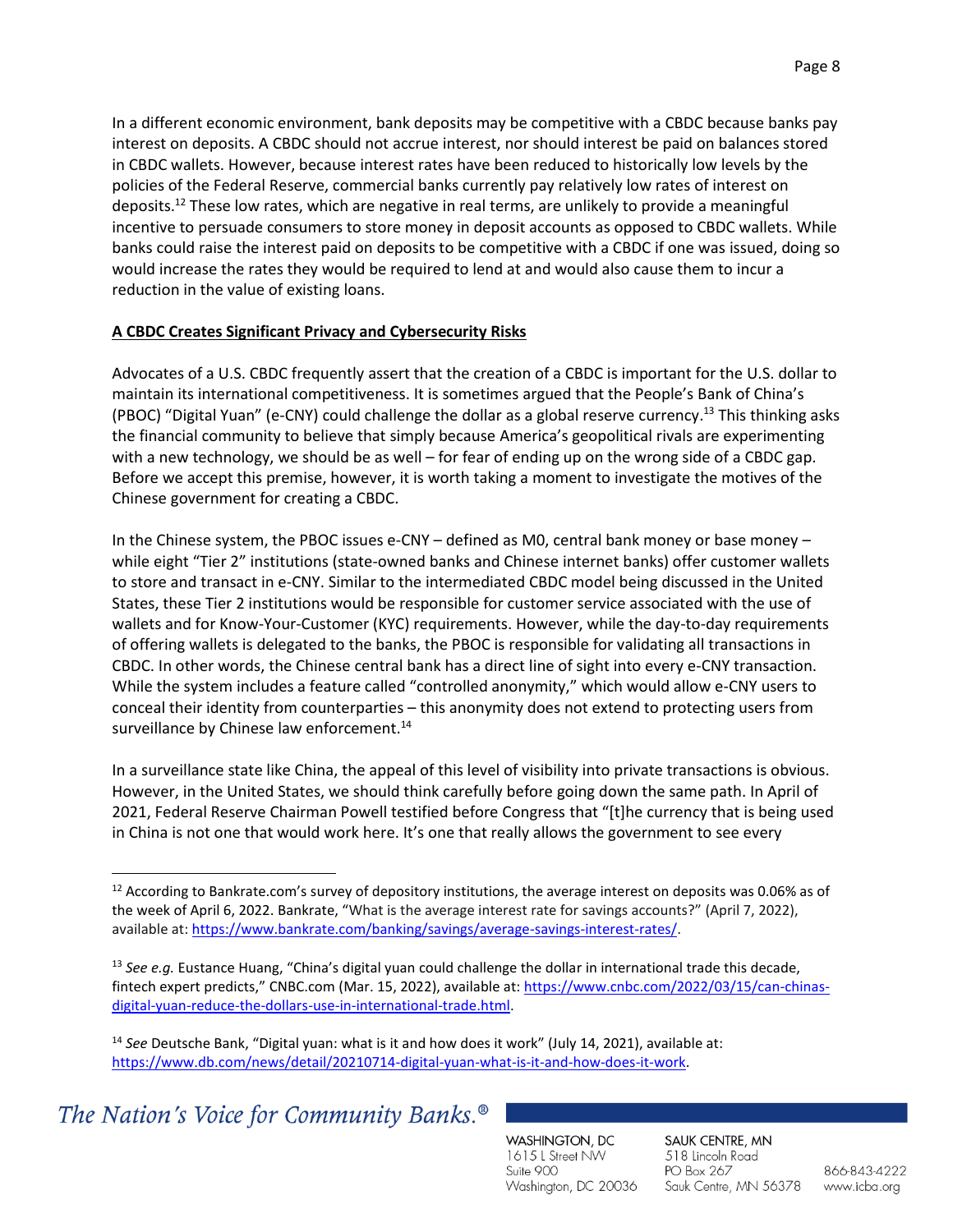payment for which it is used in real time."<sup>15</sup> Chairman Powell's hesitancy regarding the privacy of a CBDC is well founded because this level of government surveillance would be unprecedented in a developed democracy.

In 2021, ICBA launched the #KeepMyBankingPrivate campaign to oppose a proposed requirement for banks to report account flows of their customers to the Internal Revenue Service without customer consent. According to a Morning Consult poll commissioned by ICBA, 67% of registered voters opposed the proposal and, in response to our campaign, over 500,000 Americans sent letters to Congress opposing the proposal. The lesson from the IRS tax reporting proposal is clear – Americans do not support government intrusion into their transaction records. The creation of a CBDC, which could give the Federal Reserve visibility into every transaction between CBDC wallets, is even more invasive than the IRS tax reporting proposal and would generate equivalent levels of public backlash.

Ultimately, if Americans believed that their transactions were being monitored by the federal government, it is possible that they would remove their funds not only from CBDC wallets but from the banking system as a whole. A CBDC would open up the possibility of government interference in payments to politically disfavored but otherwise legal industries – from firearms to fossil fuels. After Operation Choke Point, it is difficult to conclude that the fear of being deplatformed from the banking system is unfounded.

In addition to fears of government monitoring of CBDC transactions and the politicization of a CBDC, there is also cybersecurity risk posed by criminal hackers and rogue states. A CBDC would depend on the Federal Reserve to serve as a hub, validating all transactions between CBDC wallets. If hackers were able to compromise the Federal Reserve's cybersecurity system, not only could they potentially disrupt or misdirect countless transactions, the hackers would also do permanent damage to the credibility of the CBDC and to the dollar itself. The damage that such a hack would do is a far greater threat to the dollar's status as a global reserve currency than competition from a Chinese CBDC.

As a FEDS Notes report concluded, "In addition to potential counterfeiting, a CBDC may be subject to fraud and double spending, which could weaken trust in a CBDC. Like the anti-counterfeiting measures used for physical currency, a variety of measures would need to be incorporated into a CBDC to prevent users from copying, modifying, or double spending the same asset...Attacks on existing payment systems are a risk, and CBDCs would likely encounter similar pressures … It is difficult to assess the explicit security needs of a CBDC without a clear system design as approaches to security would need to be tailored to the unique design and architecture that is implemented for each CBDC." <sup>16</sup> The responsibility for ensuring the security of a CBDC would be a significant technical challenge with extremely high stakes.

The Nation's Voice for Community Banks.<sup>®</sup>

WASHINGTON, DC 1615 L Street NW Suite 900 Washington, DC 20036 SAUK CENTRE, MN 518 Lincoln Road PO Box 267 Sauk Centre, MN 56378

<sup>15</sup> *See* Henry Kenyon, "Privacy issues seen reducing appeal of central bank digital currencies," Roll Call (November 16, 2021), available at: [https://rollcall.com/2021/11/16/privacy-issues-seen-reducing-appeal-of-central-bank](https://rollcall.com/2021/11/16/privacy-issues-seen-reducing-appeal-of-central-bank-digital-currencies/)[digital-currencies/.](https://rollcall.com/2021/11/16/privacy-issues-seen-reducing-appeal-of-central-bank-digital-currencies/)

<sup>&</sup>lt;sup>16</sup> Tarik Hansen and Katya Delak, FEDS Notes, "Security Considerations for a Central Bank Digital Currency" (Feb. 3, 2022), available at[: https://www.federalreserve.gov/econres/notes/feds-notes/security-considerations-for-a](https://www.federalreserve.gov/econres/notes/feds-notes/security-considerations-for-a-central-bank-digital-currency-20220203.htm)[central-bank-digital-currency-20220203.htm.](https://www.federalreserve.gov/econres/notes/feds-notes/security-considerations-for-a-central-bank-digital-currency-20220203.htm)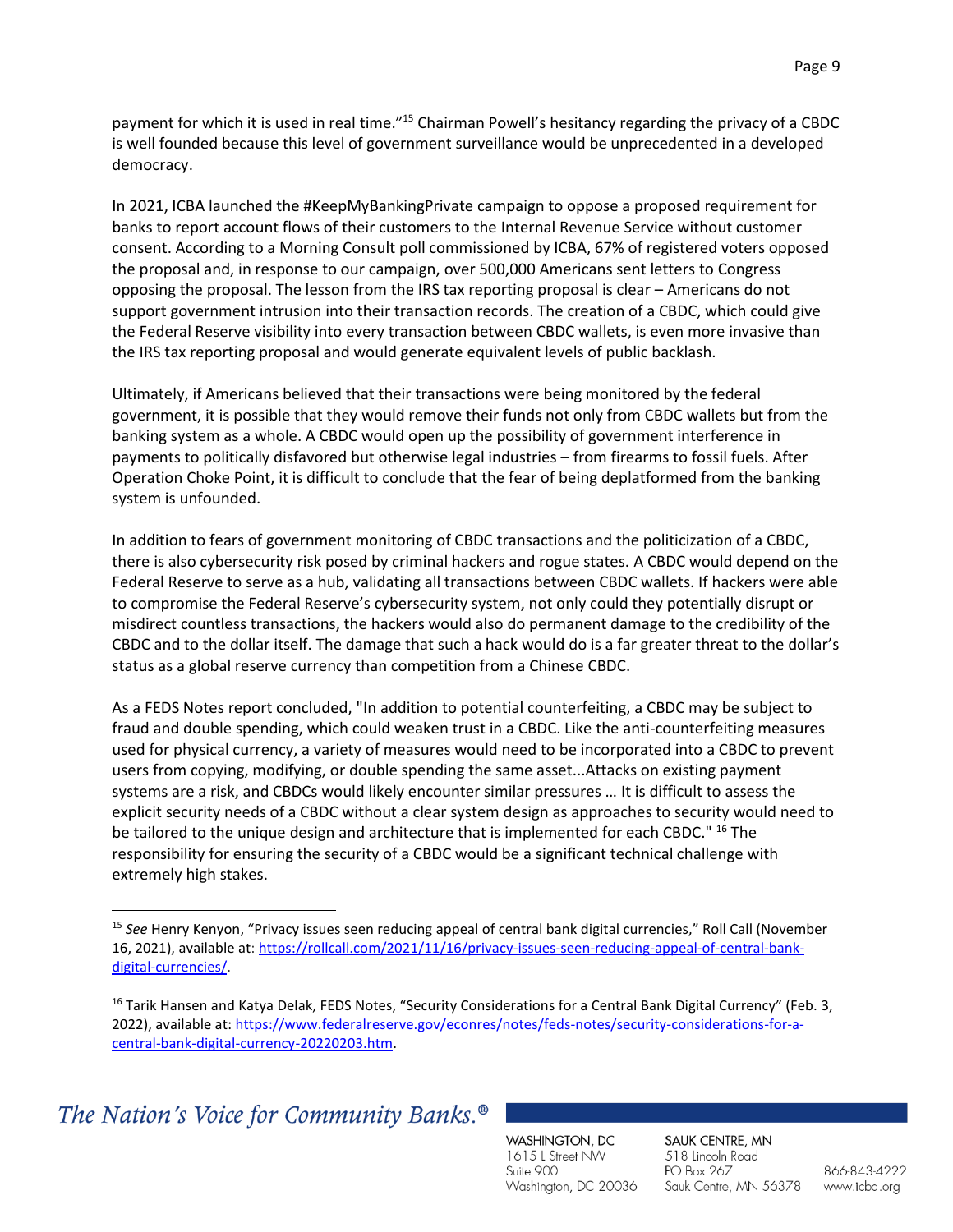Furthermore, the risk of a cybersecurity breach is not limited to the central bank. Banks would also be required to invest significant resources into ensuring that customer CBDC wallets are secure. This would be duplicative of their efforts to provide security to deposit accounts in compliance with the Gramm-Leach Bliley Act's Privacy and Safeguards rules. While banks have an excellent record of cybersecurity, it is naive to assume that breaches can be entirely prevented, and CBDC wallets would create a new vector for cyber threats both for the hub (the Federal Reserve) and the spokes (financial institutions that provide customer wallets.)

In addition to the risk of hacks, the credibility of the dollar could also be jeopardized by operational failures of a CBDC. This risk should not be overlooked as speculative because the Eastern Caribbean Central Bank, which has rolled out a pilot CBDC, experienced a service outage in February of 2022.<sup>17</sup> This outage caused transactions to fail and created significant uncertainty for users of the ECCB's DCash platform. If a similar outage were to occur with a U.S. CBDC, it would almost certainly happen at a larger scale, undermining trust in the U.S. payments system.

### **A CBDC Is a Gateway to Public Banking**

As the CBDC Report acknowledges, "the Federal Reserve Act does not authorize direct Federal Reserve accounts for individuals, and such accounts would represent a significant expansion of the Federal Reserve's role in the financial system and the economy."<sup>18</sup> Therefore, the report instead proposes using an "intermediated" model where banks and other financial institutions would provide CBDC wallets. While we agree that the Federal Reserve Act does not permit the Fed to issue a CBDC directly, an intermediated model would require a sufficiently viable business model to incentivize private companies to undertake the technical and compliance expenses required to provide CBDC wallets to customers. Because banks would not be able to lend against funds stored in CBDC wallets in the same way that they lend against deposits, the business model would necessarily depend on service fees, which is not an attractive option for banks or their customers.

If the Federal Reserve issues a CBDC and it experiences low levels of adoption due to the fees intermediaries would need to charge in order to offer wallets, it is highly foreseeable that there could be calls from Congress for the Federal Reserve to offer CBDC wallets directly to consumers. While we understand that this is not included in the Fed's current proposal, the conversation surrounding a CBDC is not taking place within a vacuum. The idea of public banking has been garnering increased attention in recent years and prominent members of Congress have already introduced legislation designed to increase the federal government's role in providing banking services. <sup>19</sup> Issuing a CBDC without statutory authorization will be a dramatic expansion of the Federal Reserve's role in the financial system and increases the likelihood that it is eventually called on by Congress to offer banking services directly to

<sup>19</sup> See e.g. Senator Sherrod Brown's Banking Act for All, S.3571 (116<sup>th</sup>) and Senator Kyrsten Gillibrand's Postal Banking Act, S.2755 (115th).

## The Nation's Voice for Community Banks.<sup>®</sup>

WASHINGTON, DC 1615 L Street NW Suite 900 Washington, DC 20036 SAUK CENTRE, MN 518 Lincoln Road PO Box 267 Sauk Centre, MN 56378

<sup>&</sup>lt;sup>17</sup> See "Eastern Caribbean CBDC platform crashes," Finextra (Feb. 1, 2022), available at: [https://www.finextra.com/newsarticle/39606/eastern-caribbean-cbdc-platform-crashes.](https://www.finextra.com/newsarticle/39606/eastern-caribbean-cbdc-platform-crashes)

<sup>18</sup> CBDC Report at 13.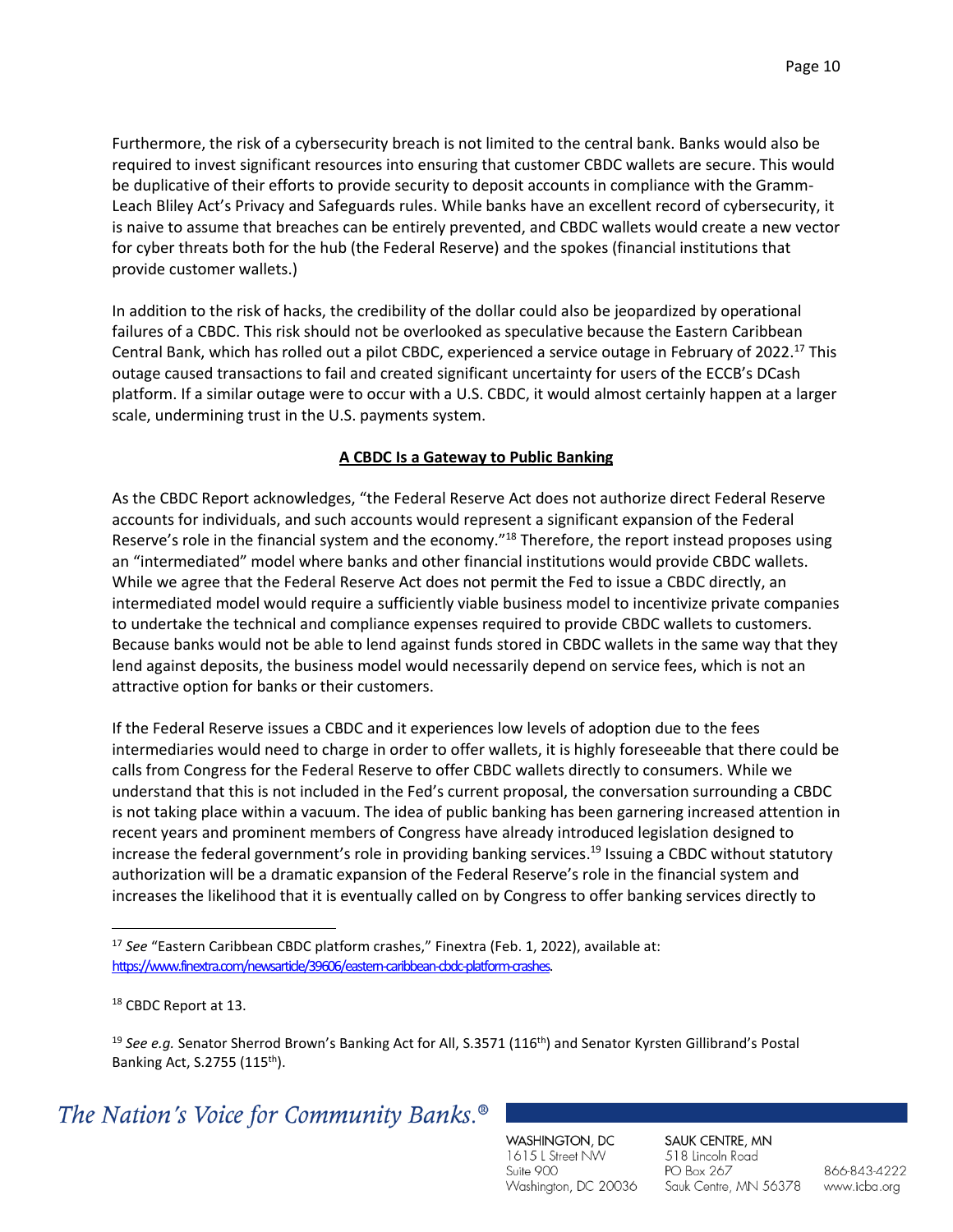consumers. This amounts to a tacit endorsement of public banking, which is a foreseeable outcome of such an expansion.

ICBA has long opposed public banking in all its forms, including postal banking, because it would divert deposits from community banks which reinvest them in the communities they serve. This reduction of deposits in the banking system could reduce the availability of credit for homebuyers and small business unless the government also becomes a lender. In our view, federal, state, and local governments simply lack the expertise necessary to become creditors and if they did, it could create devastating liabilities for taxpayers if a financial crisis caused a significant number of borrowers to default.

#### **Offering CBDC Wallets Will Create Significant Compliance Burdens**

In an intermediated model, banks offering CBDC wallets will be required to comply with the full range of identity verification, cybersecurity, Know Your Customer (KYC) and Anti-Money Laundering (AML) regulations, as they do when they offer deposit accounts. We believe that an intermediated model better answers the risks of money laundering and terrorist finance than a model where the Federal Reserve offers CBDC wallets directly to customers.

In a direct model, the Federal Reserve itself would be required to conduct a tremendous amount of customer due diligence and it currently has no analogous experience. Hiring additional staff with specialized experience would be required and the Federal Reserve would open itself up to reputational risk if a successful cyberattack occurred or if CBDC wallets offered by the Federal Reserve were used to facilitate money laundering. These events would be damaging to the reputation of the affected financial institution if they occurred in an intermediated system, but in a direct system, it would damage the credibility of the Federal Reserve and the dollar itself.

Commercial banks, by contrast, already comply with the Bank Secrecy Act, the Gramm Leach Bliley Act, and their associated regulatory framework which requires customer due diligence and cybersecurity infrastructure to protect customer privacy while still monitoring and reporting suspicious transactions. However, these compliance functions are not costless – far from it – and therefore creating the technical and compliance infrastructure for CBDC wallets will require a compensation model that could include charging fees to users. The fees banks will be required to charge in order for CBDC wallets to be a viable business will significantly offset any potential benefit to financial inclusion presented by a CBDC. Currently, the price of deposit accounts to customers is subsidized both by a bank's ability to lend against deposits and to collect interchange fees on transactions. Neither of these business models will be available with a CBDC, so customers may likely be required to pay for access to wallets with an account maintenance fee to offset bank investments to provide and maintain these services.

Because of the cost and complexity of offering CBDC wallets, as well as the problems presented by a feebased business model, smaller financial institutions like community banks and credit unions are less likely to offer them than larger banks and financial technology companies. Community banks are largely dependent on their core processors to provide banking software and solutions, so the added cost and time it will take for these technology partners to develop and deploy CBDC wallets will disadvantage their customers. To the extent that a CBDC gains adoption, it would likely transfer deposit market share away from community banks, and towards their larger bank peers. This is not a new phenomenon – in

## The Nation's Voice for Community Banks.<sup>®</sup>

WASHINGTON, DC 1615 L Street NW Suite 900 Washington, DC 20036 SAUK CENTRE, MN 518 Lincoln Road PO Box 267 Sauk Centre, MN 56378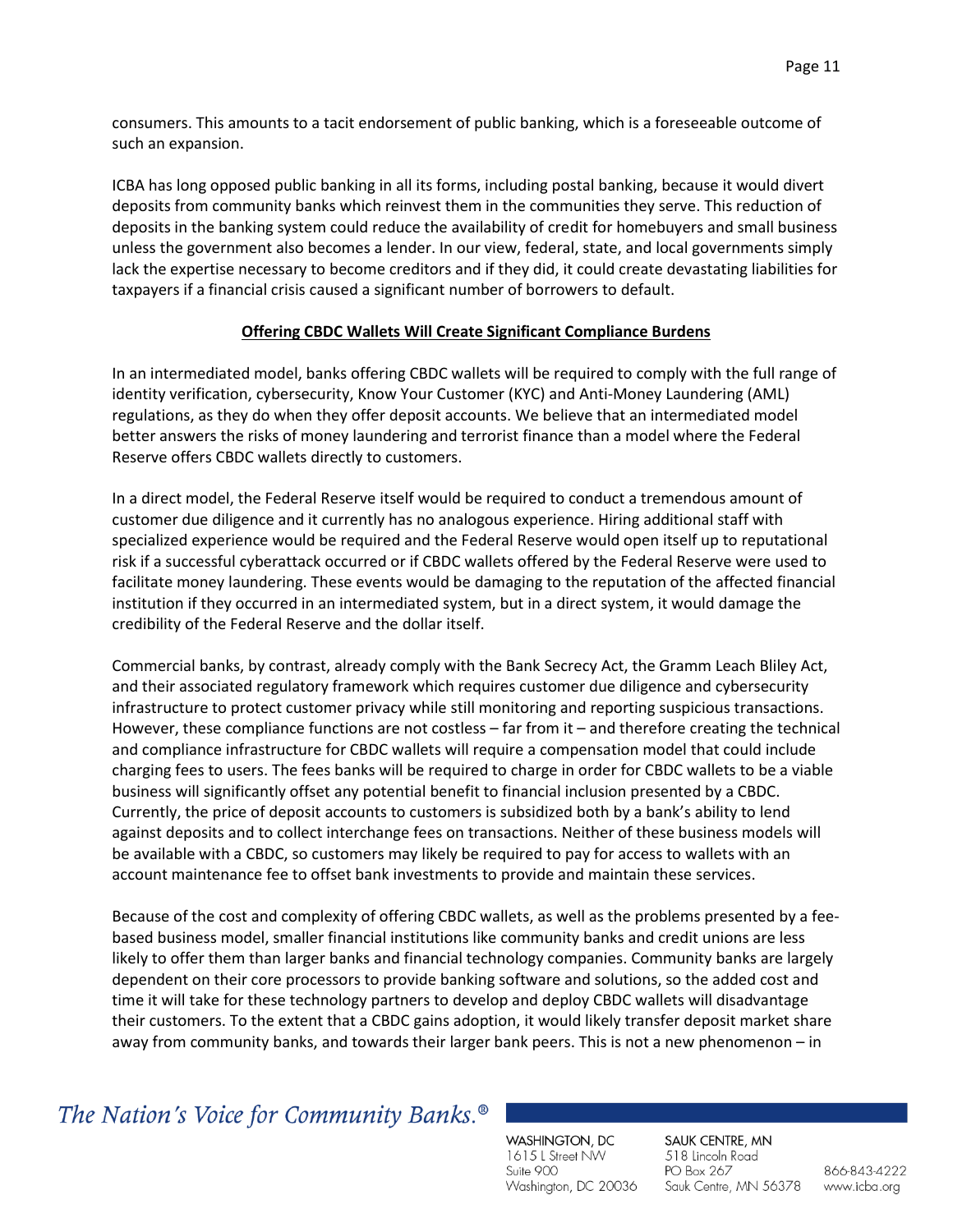1921, there were 30,456 banks in the United States. In the post-FDIC insurance era, the commercial bank population reached a peak of 14,496 in 1984. Today, there are only 4,377 FDIC-insured depository institutions.<sup>20</sup>

There are many reasons for industry consolidation, but among the most significant is regulatory compliance burden. Creating a new system for storing and transferring value, which is what a CBDC would do, and then layering it on top of the existing banking system, will create new compliance burdens and will be a much larger proportional challenge for community banks than for large banks and fintech companies. A foreseeable result, then, is further consolidation as small banks are required to get bigger in order to compete. The creation of a CBDC, then, amounts to the Federal Reserve picking winners and losers among bank business models and asset sizes – with traditional community banks being less favored than big banks and financial technology companies. Because of community banks' outsized role in small business lending, agriculture lending, and providing access to financial services in underserved urban and rural areas, we believe this would be a serious mistake.<sup>21</sup>

By way of example, according to the FDIC, only 75.6% of rural people had access to a smartphone, compared with 86.2% in urban areas and 88.4% in suburban areas. The report also found that 68% of rural households had access to the internet in their home, a much lower rate than urban (79.5%) or suburban (84.5%) households.<sup>22</sup> These rural households, which depend on community banks for access to financial services, will not easily be able to access or use a CBDC. A shift to a CBDC will disadvantage these communities and isolate them from the financial services ecosystem.

### **A CBDC Will Harm the Formation of Banking Relationships**

The core of the community bank business model is relationship banking. Community banks provide more than simply access to payments rails and credit. Instead, community bankers work with their customers – both retail and small business – and help them manage their finances and make informed financial decisions. This guidance can range from teaching a retail customer how to balance their checkbook, to guiding a family through the process of applying for a first mortgage, to helping a small or midsized business apply for government guaranteed loans and other forms of more complicated financing that suit their individual business needs. In other words, relationship banking is more than simply taking deposits and extending credit, it is about creating mutually beneficial trust by acting as an educator and advisor to customers.

 $22$  FDIC, "How America Banks: Household Use of Banking and Financial Services" (2019), available at: [https://www.fdic.gov/analysis/household-survey/2019report.pdf.](https://www.fdic.gov/analysis/household-survey/2019report.pdf) 

The Nation's Voice for Community Banks.<sup>®</sup>

WASHINGTON, DC 1615 L Street NW Suite 900 Washington, DC 20036 SAUK CENTRE, MN 518 Lincoln Road PO Box 267 Sauk Centre, MN 56378

<sup>&</sup>lt;sup>20</sup> William R. Emmons, St. Louis Federal Reserve, "Slow, Steady Decline in the Number of U.S. Banks Continues" (Dec 2021), available at: [https://www.stlouisfed.org/on-the-economy/2021/december/steady-decline-number-us](https://www.stlouisfed.org/on-the-economy/2021/december/steady-decline-number-us-banks)[banks#.](https://www.stlouisfed.org/on-the-economy/2021/december/steady-decline-number-us-banks)

<sup>&</sup>lt;sup>21</sup> As the only physical banking presence in one in five U.S. counties, community banks meet the needs of areas left behind by other financial services providers. Se[e https://www.fdic.gov/regulations/resources/cbi/report/cbsi](https://www.fdic.gov/regulations/resources/cbi/report/cbsi-execsumm.pdf)[execsumm.pdf](https://www.fdic.gov/regulations/resources/cbi/report/cbsi-execsumm.pdf)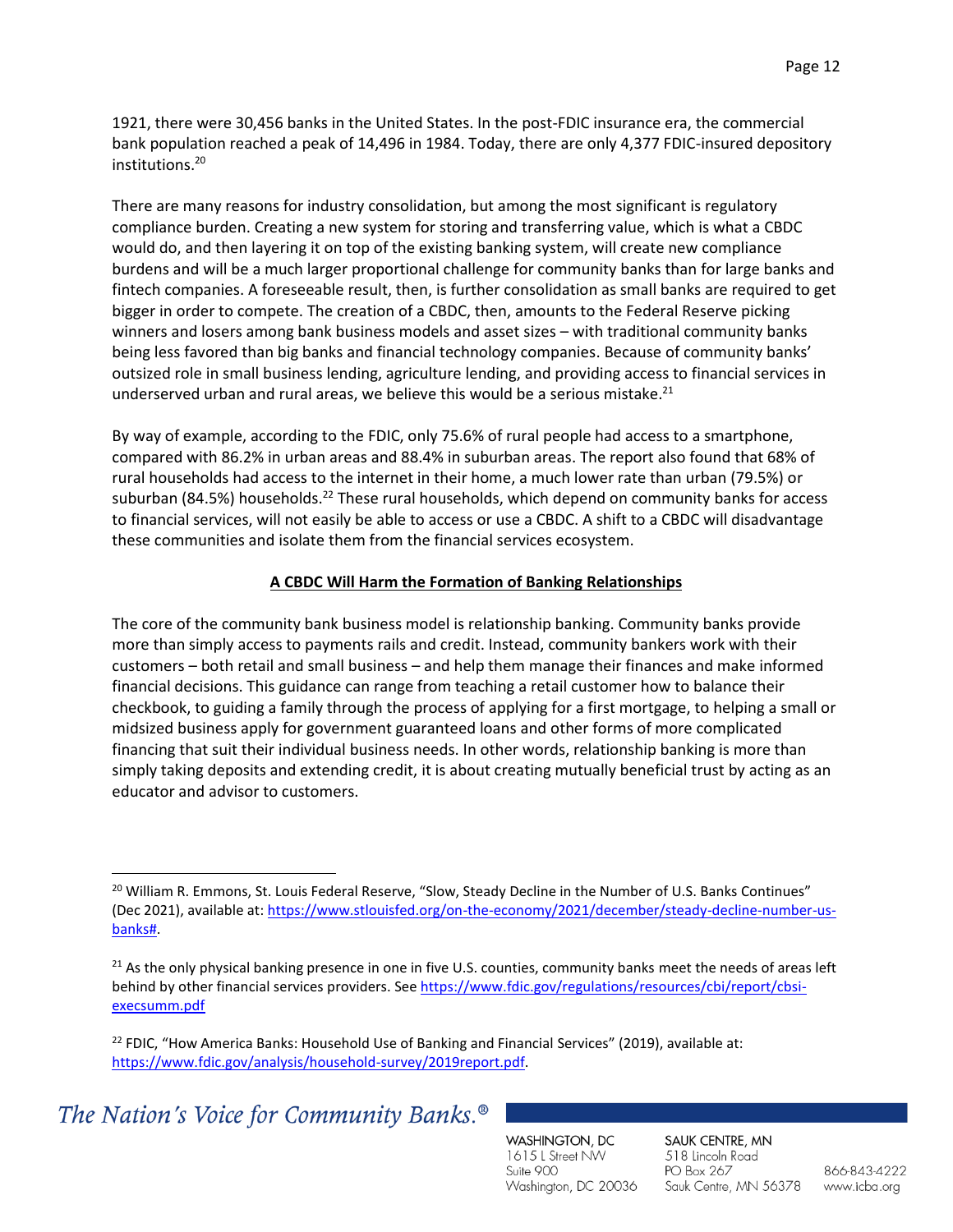For most customers, the banking relationship begins with opening a deposit account. If the creation of a CBDC disintermediates this step, it could upend the ability of community banks to form this relationship with their customers. Community banks may not be able to offer CBDC wallets as cheaply or conveniently as larger-scale, less-regulated financial technology providers. Because CBDC wallet balances will not be able to be lent against, some community banks will likely choose not to offer CBDC wallets at all because the business case is not sustainable.

If a CBDC nips this relationship formation in the bud, it will have effects that harm the customer's financial health in the long term. For example, if a customer chooses to transact entirely through a CBDC wallet, that customer will not build a credit history. A community banker could advise them that, by using a bank-issued credit card and paying off the balances in a timely way, they will be able to improve their credit score in a way that will reduce the cost of borrowing for major purchases like a home or business loan. If customers are forced to rely on large-scale, online providers of CBDC wallets that do not offer the same level of high-touch customer service as community banks, the end result could be a decline in financial literacy and an increase in customers making adverse financial decisions due to a lack of guidance.

The lack of relationship building may also lead to lower levels of small business formation. According to the FDIC, "Despite holding only 15 percent of total industry loans in 2019, community banks held 36 percent of the banking industry's small business loans. Community banks focus on building relationships with small business owners and tend to make loans that require more interaction with the borrower."<sup>23</sup> According to the same study, in rural areas, "Community banks are an important source of financing for U.S. agriculture, funding roughly 31 percent of farm sector debt in 2019, with half of that total financed by community-bank agricultural specialists … Community-bank agricultural specialists have shown a strong commitment to lending to farmers through the peaks and valleys of cycles in the agricultural sector."<sup>24</sup> If potential small business owners or farmers never walk through the door of a community bank to open a deposit account, they will lose a potential financial partner who could help them navigate the challenges of business formation or adverse economic cycles.

## **Creating a CBDC Could Alter the Federal Reserve's Ability to Conduct Monetary Policy in Unpredictable Ways**

A CBDC could have a significant impact on the Federal Reserve's ability to conduct monetary policy. As argued in an analysis by Bill Nelson at the Bank Policy Institute (BPI), "a CBDC could lead to rapid and huge reductions in reserve balances (the deposits of commercial banks and other depository institutions at the Federal Reserve) when there is a flight to quality, driving up money-market interest rates and

 $^{24}$  *Id.* 

## The Nation's Voice for Community Banks.<sup>®</sup>

WASHINGTON, DC 1615 L Street NW Suite 900 Washington, DC 20036 SAUK CENTRE, MN 518 Lincoln Road PO Box 267 Sauk Centre, MN 56378

<sup>&</sup>lt;sup>23</sup> FDIC, Community Banking Study (December 2020), available at: [https://www.fdic.gov/resources/community](https://www.fdic.gov/resources/community-banking/report/2020/2020-cbi-study-full.pdf)[banking/report/2020/2020-cbi-study-full.pdf.](https://www.fdic.gov/resources/community-banking/report/2020/2020-cbi-study-full.pdf)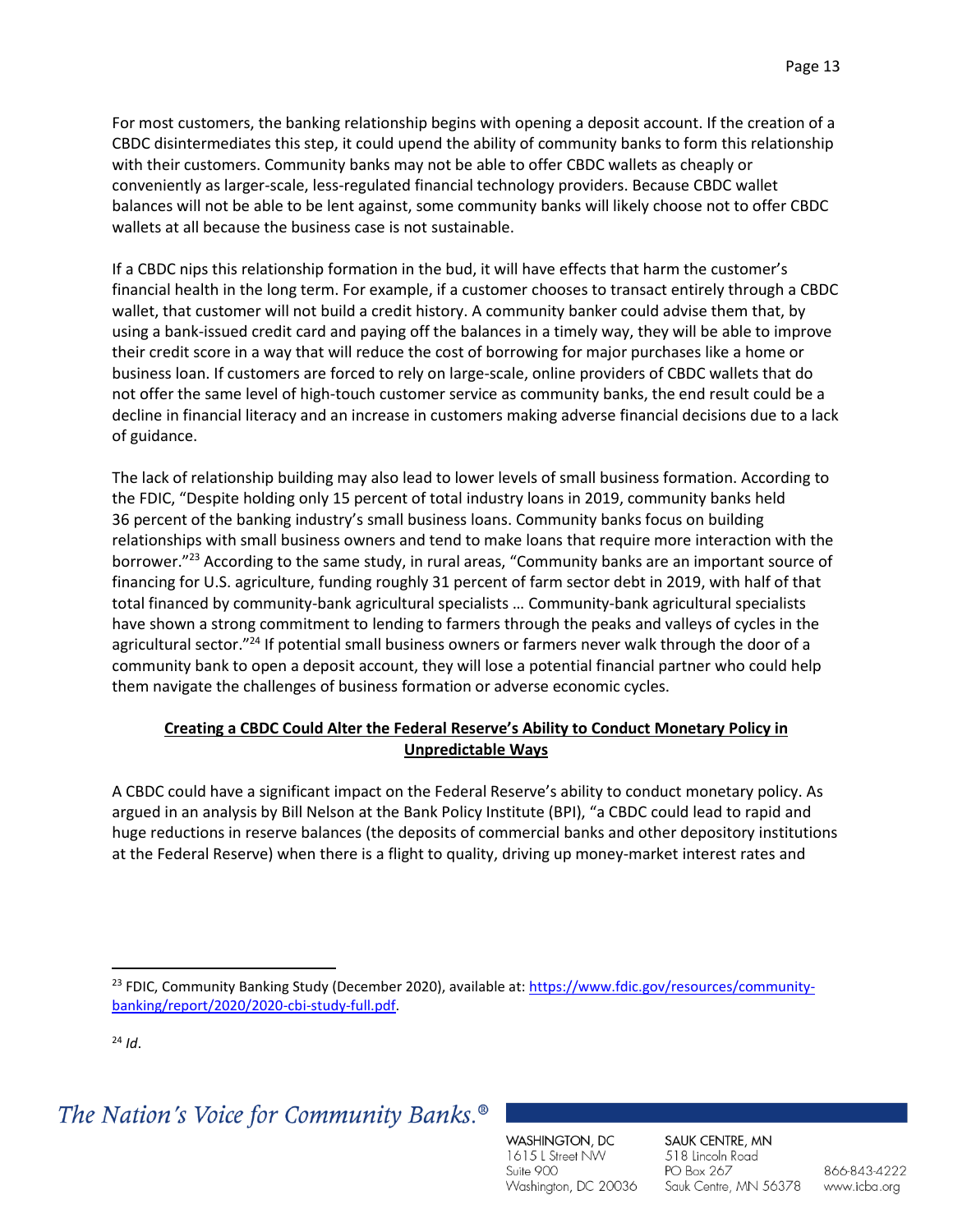potentially destabilizing financial markets."<sup>25</sup> Because a CBDC would be M0, it would not bear the credit or liquidity risks associated with bank deposits – making it an attractive alternative in times of uncertainty. This is dangerous for the stability of the banking system because a flight out of bank deposits could lead to bank failures and would also limit the ability of commercial banks to create money by lending against reserves. Therefore, a CBDC would have a contractionary effect on the money supply, the effect of which would be impossible to predict.

However, while the BPI white paper acknowledges the risk of a CBDC to monetary policy it also argues that a CBDC could have some benefits – for example, removing the Zero Lower Bound on monetary policy "assuming that a CBDC could pay negative interest and paper currency were eliminated."<sup>26</sup> In essence, in the event of a deflationary spiral, the Federal Reserve could reduce the CBDC interest rate below 0, essentially penalizing consumers for holding cash and encouraging spending. Academically, this makes some sense, but we do not believe it should ever be done in practice because consumers' relationship to money has an emotional component that is not captured in an academic exercise. It would significantly undermine confidence in the dollar if it were possible for the Federal Reserve to reduce consumers' CBDC wallet balances in real time in order to facilitate a monetary policy goal.

Furthermore, a CBDC could infringe on the sovereignty of foreign countries' central banks because, if a U.S. CBDC is easier to store and transport than physical cash, it may become a preferred alternative to local currencies, particularly in the developing world. This is potentially damaging to these countries because the ideal monetary policy for their country may be either more dovish or more hawkish than the monetary policy of the United States. However, the ability for foreign central banks to control the value of their own currency could be severely diminished if a digital dollar is more widely used within their borders than their nation's currency.

#### **Creating a CBDC Is Not a Substitute for Regulating Stablecoins and Other Cryptocurrencies**

Some government officials, including Federal Reserve Governor Lael Brainard,<sup>27</sup> have argued stablecoins create risks for consumers, who may view them as equivalent to a dollar despite lacking federal deposit insurance or any other federal guarantee of their value. In ICBA's view, stablecoins currently represent a risk to the financial system because while they are called "stable," as recent developments such as Tether and Terra losing their peg to the dollar show, they are often anything but a stable source of value. Without being subject to regulation and supervision stablecoins may deceive customers into thinking that they are as secure as bank deposits.

<sup>26</sup> *Id.*

<sup>27</sup> *See* Speech by Governor Lael Brainard, "Private Money and Central Bank Money as Payments Go Digital: an Update on CBDCs" to the Consensus by CoinDesk 2021 Conference (May 24, 2021) (available at: [https://www.federalreserve.gov/newsevents/speech/brainard20210524a.htm\)](https://www.federalreserve.gov/newsevents/speech/brainard20210524a.htm).

## The Nation's Voice for Community Banks.<sup>®</sup>

WASHINGTON, DC 1615 L Street NW Suite 900 Washington, DC 20036 SAUK CENTRE, MN 518 Lincoln Road PO Box 267 Sauk Centre, MN 56378

<sup>&</sup>lt;sup>25</sup> Bill Nelson, Bank Policy Institute, "The Benefits and Costs of a Central Bank Digital Currency for Monetary Policy" (Apr. 2021), available at[: https://bpi.com/wp-content/uploads/2021/04/The-Benefits-And-Costs-Of-A-Central-](https://bpi.com/wp-content/uploads/2021/04/The-Benefits-And-Costs-Of-A-Central-Bank-Digital-Currency-For-Monetary-Policy.pdf)[Bank-Digital-Currency-For-Monetary-Policy.pdf.](https://bpi.com/wp-content/uploads/2021/04/The-Benefits-And-Costs-Of-A-Central-Bank-Digital-Currency-For-Monetary-Policy.pdf)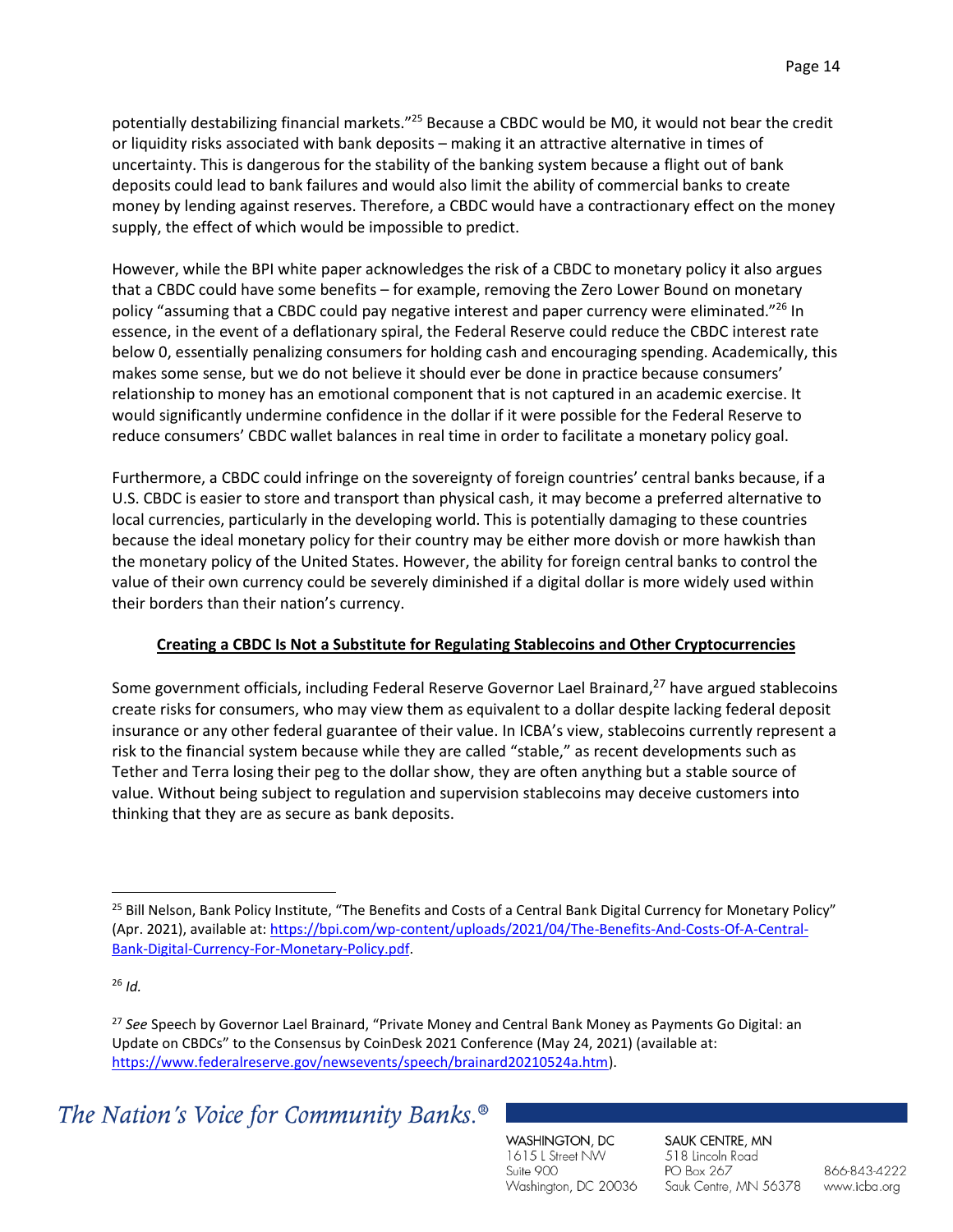Furthermore, large technology companies like Meta (previously branded as Facebook), have experimented with creating their own corporate-backed stablecoins. ICBA is concerned that corporate guaranteed stablecoins could present a backdoor way for large commercial firms to offer bank-like deposit and payment products without becoming subject to appropriate prudential regulations. In the United States, there is a separation between banking and commerce, which is designed to reduce the transmissibility of shocks in the financial markets to commercial firms and to prevent undue concentrations of economic power or too-big-to-fail firms that may create systemic risk. If Big Tech or other large commercial companies are allowed to issue stablecoins it will erode the separation of banking and commerce and create deposit-like products without appropriate regulatory oversight. ICBA urges policymakers to preserve the separation of banking and commerce.

However, while stablecoins present novel challenges to the legal and regulatory landscape of the financial services industry, creating a CBDC as an alternative to privately issued stablecoins is not a substitute for regulation, nor does it come down to a binary choice of a CBDC or stablecoins. A CBDC will neither outcompete stablecoins out of existence nor solve the regulatory challenges presented by stablecoin arrangements, including ensuring they are adequately capitalized and do not create systemic risk.

The President's Working Group on Financial Markets has recommended that:

"[W]ith respect to stablecoin issuers, legislation should provide for supervision on a consolidated basis; prudential standards; and, potentially, access to appropriate components of the federal safety net. To accomplish these objectives, legislation should limit stablecoin issuance, and related activities of redemption and maintenance of reserve assets, to entities that are insured depository institutions. The legislation would prohibit other entities from issuing payment stablecoins. Legislation should also ensure that supervisors have authority to implement standards to promote interoperability among stablecoins."<sup>28</sup>

ICBA believes it is critical that stablecoins are subjected to appropriate federal prudential oversight, which includes bringing them within the regulatory perimeter in order to address serious risks to financial stability, national security, and consumer protection. Unregulated stablecoins threaten to disintermediate community banks and heighten risks for disruptions to the wider economy.

## **A CBDC Will Not Improve the U.S. Payments System**

In the United States, we already have digital money to a large degree – most commercial bank money is stored as electronic ledger entries in deposit accounts, and it can be transferred and spent using methods customers are already familiar and satisfied with. It is not obvious that a CBDC will serve the challenges of facilitating payments more efficiently than these existing methods. For example, the CBDC Report argues that a CBDC has the potential to improve cross boarder payments. Not only will this require, "significant international coordination to address issues such as common standards and

The Nation's Voice for Community Banks.<sup>®</sup>

WASHINGTON, DC 1615 L Street NW Suite 900 Washington, DC 20036 SAUK CENTRE, MN 518 Lincoln Road PO Box 267 Sauk Centre, MN 56378

<sup>&</sup>lt;sup>28</sup> President's Working Group on Financial Markets, the Federal Deposit Insurance Corporation, and the Office of the Comptroller of the Currency, "Report on STABLECOINS" (Nov. 2021), p. 7 (available at: [https://home.treasury.gov/system/files/136/StableCoinReport\\_Nov1\\_508.pdf\)](https://home.treasury.gov/system/files/136/StableCoinReport_Nov1_508.pdf).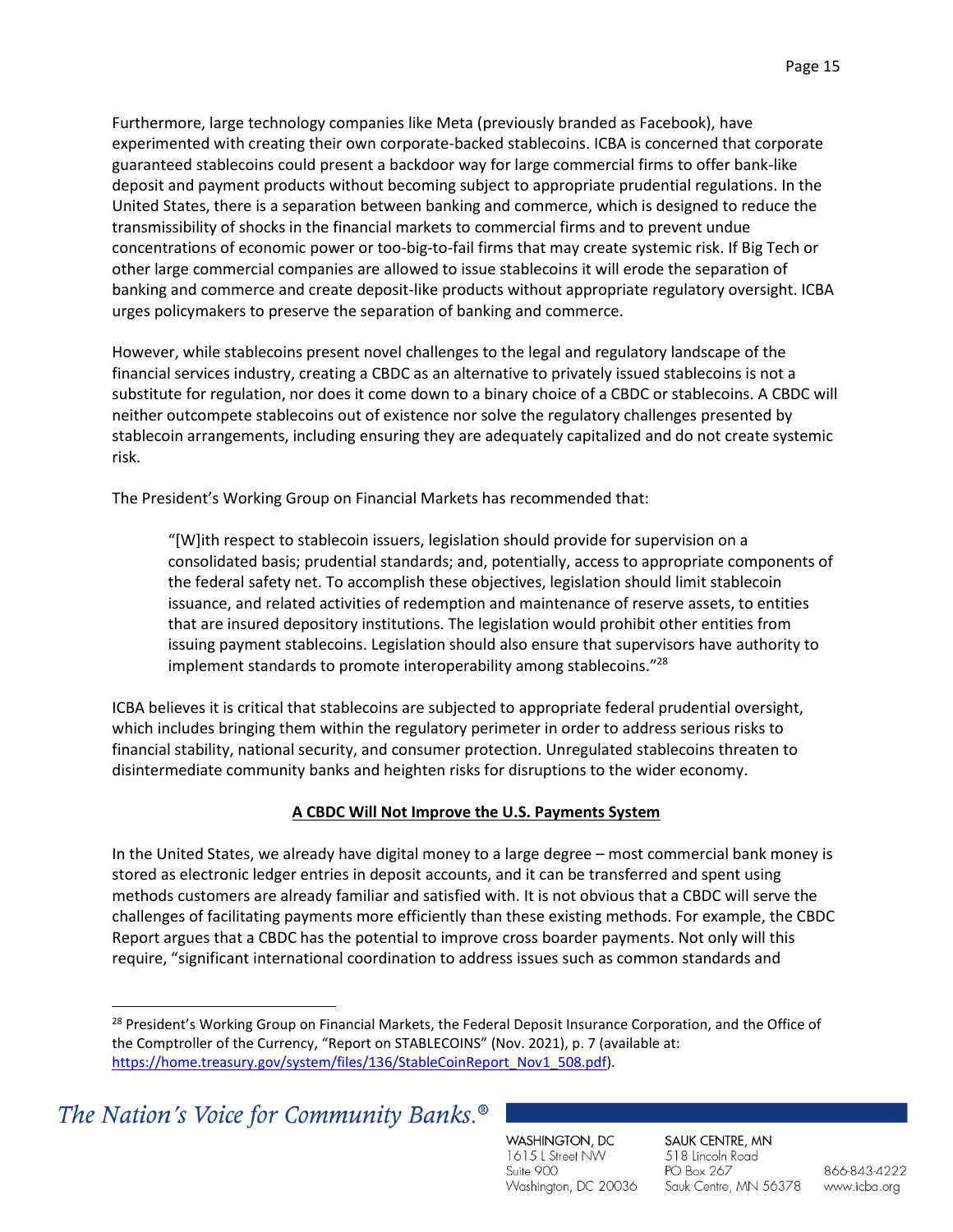infrastructure," it would also require a CBDC to handle tremendous payment volume, preventing limits on CBDC wallets.

Because cross border payments require significant KYC/AML checks, wallet providers (banks and regulated non-banks) would still likely be required to charge for these services, making a CBDC no more cost effective than current payment rails. In order to improve cross-border payments, central banks would have to create interoperability between their respective CBDCs. Interoperability or transferability of CBDC across multiple payments systems is a problem without a clear solution. There are additional problems of currency conversion and compliance with local policies.

ICBA has long been a supporter of efforts to modernize the payments system. However, creating a CBDC would be an expensive and risky way to duplicate the capabilities of the existing payments system. It is, in many ways, redundant of the extensive work already done on FedNow. FedNow is the "instant payment service that the Federal Reserve Banks are developing to enable financial institutions of every size, and in every community across the U.S., to provide safe and efficient instant payment services in real time, around the clock, every day of the year."<sup>29</sup>

In March, Treasury Under Secretary for Domestic Finance Nellie Liang observed, "We also recognize that there are developments that could address some of these issues [costs and fees associated with having a bank account and making payments]. For example, FedNow aims to be a 24/7 payment system that will be low cost to users and widely available. Because FedNow relies on the banking system, there already are safeguards for consumers and businesses. In addition, bank-based money usually has deposit insurance and banks are generally eligible to obtain access to the lender of last resort."<sup>30</sup>

It seems unnecessary to create a CBDC for the purpose of realizing faster or lower cost domestic payments when significant effort, time, and expense has already been invested in developing FedNow. When the FedNow system is launched, it is likely to improve the speed and lower the cost of payments, delivering one of the key potential benefits of a CBDC without the associated risks and uncertainties. FedNow should be allowed to deliver on its promised benefits before duplicative expenses to develop a CBDC are made. As Deputy Treasury Secretary Liang noted, the banks that will use the FedNow system operate within a well-established regulatory framework that provides safeguards to consumers. If a CBDC is created, it will require the creation of a new regulatory and technical architecture.

## **A CBDC Will Not Promote Financial Inclusion**

A CBDC will have a negative effect on financial inclusion. According to an FDIC Report, 36% of unbanked households report that they do not have a bank account because "avoiding a bank gives more privacy."

WASHINGTON, DC 1615 L Street NW Suite 900 Washington, DC 20036 SAUK CENTRE, MN 518 Lincoln Road PO Box 267 Sauk Centre, MN 56378

 $29$  The Federal Reserve, FRBServices.org, "About the FedNow Service," available at: [https://www.frbservices.org/financial-services/FedNow/about.html.](https://www.frbservices.org/financial-services/fednow/about.html)

<sup>&</sup>lt;sup>30</sup> Nellie Liang, U.S. Department of the Treasury, "Remarks by Under Secretary for Domestic Finance Nellie Liang to the National Association for Business Economics" (March 22, 2022), available at: [https://home.treasury.gov/news/press-releases/jy0673.](https://home.treasury.gov/news/press-releases/jy0673)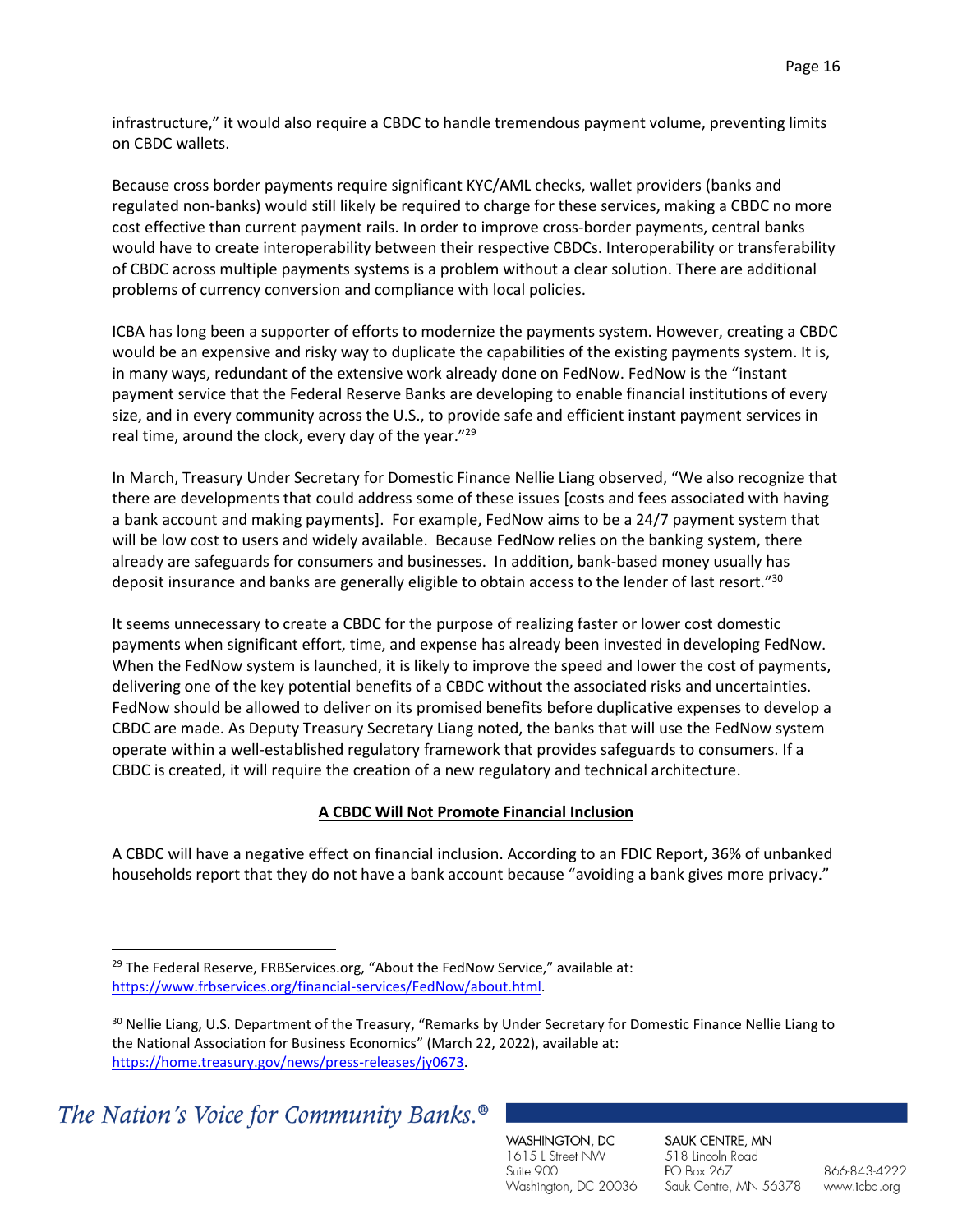And 34.2% report that they do not have a bank account because "bank account fees are too high."<sup>31</sup> Neither of these problems, which are both among the most commonly cited reasons for not having a bank account, will be solved by a CBDC.

In an intermediated CBDC model, as proposed by the CBDC Report, banks and other financial institutions would offer wallets to customers to store their CBDC. For customers who do not trust these institutions because of privacy concerns, it is not clear why this objection would vanish with a CBDC wallet. Furthermore, the central bank would have more visibility into CBDC transactions than transactions processed by the existing payments system. In other words, a CBDC would be less private than the current system and is unlikely to attract the customers who are unbanked due to a desire for privacy or distrust of banks.

Finally, since a CBDC would be an entirely digitally native form of money, it seems likely to require internet access to manage and spend. Because it would depend on complicated cryptographic technology, it may be difficult for customers to understand. For customers who are unbanked or underbanked due to a lack of reliable access to the internet or because of low financial literacy, a CBDC appears to put up new barriers to accessing the money and payments system, rather than promoting financial inclusion.

## **A CBDC Is No Guarantee of the Dollar's Status as World Reserve Currency**

Creating a CBDC is not necessary for the dollar to maintain its status as the world's preeminent reserve currency. Even now, when the dollar has entered a period of higher-than-average inflation, it has gained value against the currencies of peer countries. The Dollar Index (known as the DXY or Dixie, is a widely traded index maintained by the Intercontinental Exchange (ICE) containing the euro, Japanese yen, British pound, Canadian dollar, Swedish krona and Swiss franc) has increased 15.26% since December 31, 2020 and 7.69% since the start of 2022.<sup>32</sup> What the increase of the value of the dollar compared to other world currencies demonstrates is that, despite the past two years of a global pandemic and the unprecedented expansion of the supply of U.S. dollars, it remains a bastion of relative strength. We are confident that the dollar will remain the global standard without creating a CBDC variant.

For the China yuan, or any less widely used currency, offering a digital version of its currency is an attractive gimmick that may drive some adoption of its currency in countries with less stable local currencies. The dollar needs no such gimmick to be accepted as a store of value or a mode of transaction because it is backed by the full faith and credit of the United States government and its supply is managed through the prudence of the Federal Reserve's monetary policy. As long as the United States retains a preeminent place in world affairs and the Federal Reserve carefully manages the money supply according to its dual mandate of stable prices and low unemployment, the dollar will have value worldwide. Any corporation or private individual who finds the value proposition of a digital yuan more compelling is free to choose to use it, but they should be mindful of the potential for currency

WASHINGTON, DC 1615 L Street NW Suite 900 Washington, DC 20036 SAUK CENTRE, MN 518 Lincoln Road PO Box 267 Sauk Centre, MN 56378

<sup>&</sup>lt;sup>31</sup> Federal Deposit Insurance Corporation, "How America Banks: Household Use of Banking and Financial Services" (2019), available at[: https://www.fdic.gov/analysis/household-survey/2019execsum.pdf.](https://www.fdic.gov/analysis/household-survey/2019execsum.pdf)

<sup>32</sup> *See* CNBC.com, DXY US Dollar Currency Index, (calculated on 5/7/2022) available at: [https://www.cnbc.com/quotes/.DXY.](https://www.cnbc.com/quotes/.DXY)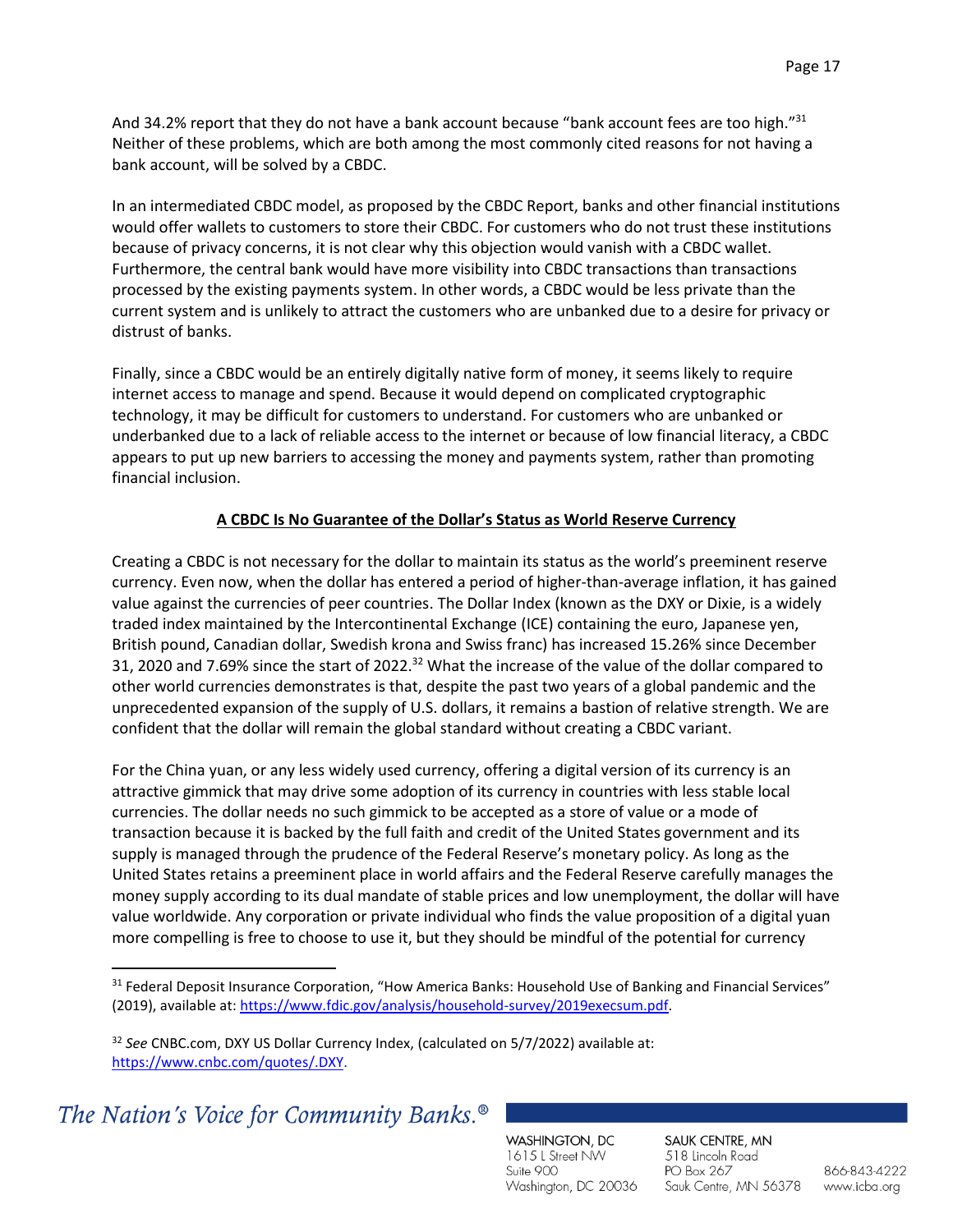manipulation, surveillance, limitations on transactions, or confiscation, as opposed to the protections of storing dollars in an FDIC-insured bank account.

Finally, as analysis by the Bank Policy Institute has shown, other global currency leaders are already beginning to pull back from the creation of a CBDC, "the Bank of Canada has sidetracked its CBDC effort, noting that it does not see a compelling need for one. Likewise, Australia, where the central bank governor noted of CBDCs that 'we have not seen a strong public policy case to move in this direction, especially given Australia's efficient, fast and convenient electronic payments system.' In the U.K., the Lords Economic Affairs Committee recently found that none of the witnesses who came before the committee (including the Governor of the Bank of England) was able to make a convincing case for a retail CBDC, and concluded that the introduction of a CBDC could pose significant risks."<sup>33</sup>

The Federal Reserve has asked, how "should decisions by other large economy nations to issue CBDCs influence the decision whether the United States should do so?"<sup>34</sup> In our view, the fear of missing out should not be a driving motivator to fundamentally change the nature of the money system and the role of the Federal Reserve. Therefore, the decisions of other nations to create a CBDC – or not – should have a minimal effect on our reasoning here in the United States. The decision should be based on the substantive merits for and against the creation of a CBDC – and we believe the risks decisively outweigh any potential benefits – and undertaken only with explicit statutory authorization from Congress and with the support of the financial services industry and the customers it serves.<sup>35</sup>

#### **Conclusion**

**In conclusion, the nation's community banks view the creation of a CBDC as a mistake that would disrupt existing depository institutions and create significant risks to financial stability**. Creating a

<sup>34</sup> CBDC Report at 22.

<sup>35</sup> *See* the comments from Federal Reserve Chairman Jerome Powell at a panel discussion hosted by the International Monetary Fund, "We do think it's more important to get it right than to be first and getting it right means that we not only look at the potential benefits of a CBDC, but also the potential risks, and also recognize the important trade-offs that have to be thought through carefully." Reuters, "Fed's Powell: More important for U.S. to get digital currency right than be first" (October 19, 2020), available at[: https://www.reuters.com/article/us-usa](https://www.reuters.com/article/us-usa-fed-powell-digitalcurrency/feds-powell-more-important-for-u-s-to-get-digital-currency-right-than-be-first-idUSKBN2741OI)[fed-powell-digitalcurrency/feds-powell-more-important-for-u-s-to-get-digital-currency-right-than-be-first](https://www.reuters.com/article/us-usa-fed-powell-digitalcurrency/feds-powell-more-important-for-u-s-to-get-digital-currency-right-than-be-first-idUSKBN2741OI)[idUSKBN2741OI.](https://www.reuters.com/article/us-usa-fed-powell-digitalcurrency/feds-powell-more-important-for-u-s-to-get-digital-currency-right-than-be-first-idUSKBN2741OI) ICBA agrees with Chair Powell's approach of carefully weighing the risks and trade-offs of a CBDC before creating one simply to be first, but we urge the Federal Reserve to leave open the possibility that, after a careful analysis has been conducted, the risks may simply be too great to create a CBDC in the United States.

## The Nation's Voice for Community Banks.<sup>®</sup>

WASHINGTON, DC 1615 L Street NW Suite 900 Washington, DC 20036 SAUK CENTRE, MN 518 Lincoln Road PO Box 267 Sauk Centre, MN 56378

<sup>&</sup>lt;sup>33</sup> Greg Baer and Paige Paridon, Bank Policy Institute, "The Waning Case for a Dollar CBDC" (Feb. 18, 2022), available at[: https://bpi.com/wp-content/uploads/2022/02/The-Waning-Case-for-a-Dollar-CBDC.pdf;](https://bpi.com/wp-content/uploads/2022/02/The-Waning-Case-for-a-Dollar-CBDC.pdf) *citing:*  Ljunggren, David, "Bank of Canada not planning to launch digital currency, at least for now," Reuters, Oct. 18, 2021, available a[t https://www.reuters.com/world/americas/bank-canada-not-planning-launch-digital-currency](https://www.reuters.com/world/americas/bank-canada-not-planning-launch-digital-currency-least-now-2021-10-18/)[least-now-2021-10-18/.](https://www.reuters.com/world/americas/bank-canada-not-planning-launch-digital-currency-least-now-2021-10-18/); Lowe, Philip, "Payments: The Future?", speech on Dec. 9, 2021, available at [https://www.rba.gov.au/speeches/2021/sp-gov-2021-12-09.html.](https://www.rba.gov.au/speeches/2021/sp-gov-2021-12-09.html); House of Lords Economic Affairs Committee, 3rd Report of Session 2021–22, HL Paper 131, "Central bank digital currencies: a solution in search of a problem?", Jan. 13, 2022, available a[t https://committees.parliament.uk/publications/8443/documents/85604/default/](https://committees.parliament.uk/publications/8443/documents/85604/default/)